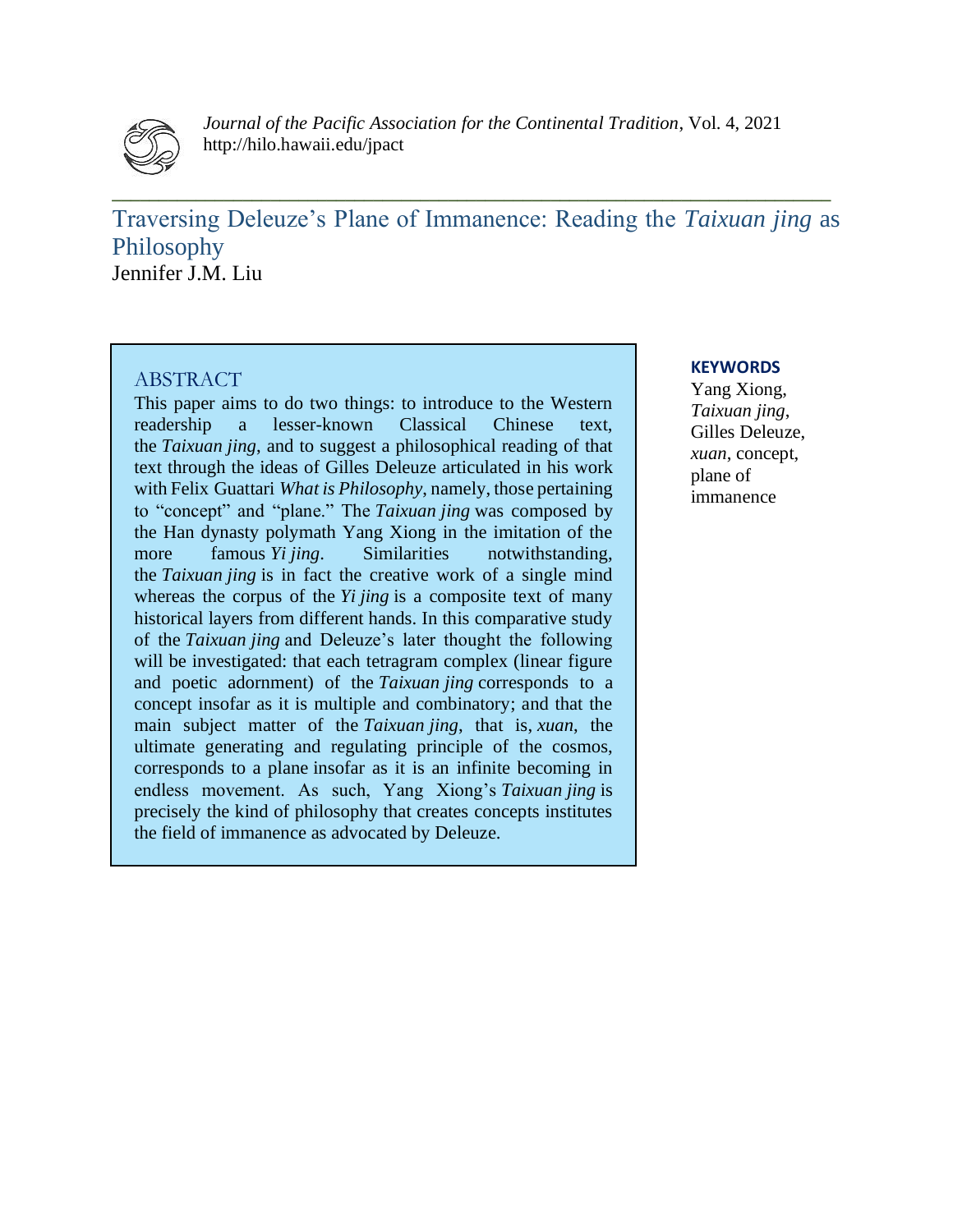### **I. Introduction**

Pierre Hadot once wrote, in evoking the Stoics, that "the parts of philosophy––physics, ethics, and logic––were not, in fact, parts of philosophy itself, but rather, parts of philosophical *discourse*. […] *Discourse about philosophy* is not the same thing as *philosophy*." <sup>1</sup> Without going in depth about how philosophy as a practical way of life had slowly receded into the background as the institutional discipline of it rose to the forefront, Hadot's words prompt us to ask ourselves who we are and what it is that we do. It is not the first time this has been asked. Neither are we the first (or last) ones to do so. This point, or question, about the nature of philosophy *qua* philosophy was also raised by Gilles Deleuze and Felix Guattari in their brief but dense "manifesto" where they declared the necessity to break through the bonds of logical demonstration and discursive dialectics. In *What is Philosophy* they present it as the creation of concepts and the instituting of the plane of immanence. This plane, or *planomenon*, shifting somewhere between logic and nonsense, and more properly to be of the pre-philosophical, is that which cannot be thought but must be thought. To reframe the matter in format of inquiry: how are we to represent that which is unthinkable but at the same time demands to be thought? If language and logical reasoning cannot capture the image of the unrepresentable, how can we return to the pre-philosophical in order to rethink the philosophical?

According to Deleuze the one person who was able to think this plane of immanence without falling into transcendence was Spinoza, singled out as the "Christ of philosophers."<sup>2</sup> But is there really no one else who can equally illustrate and think the "best" plane of immanence? Perhaps we can find one other instance if we venture across space and time to first-century China, to the text of the *Taixuan jing*, composed by the hand of Han dynasty polymath Yang Xiong (53 BCE–18 CE). It would be audacious to suggest that Yang Xiong consciously composed a work of "philosophy," but nothing stops one from proposing a particular reading of the text, a reading that is informed by Deleuze and puts the *Taixuan* in a different light, but one that nevertheless is mindful of the historical background of the text. The claim is that the *Taixuan jing* is that kind of philosophy that sets out to create concepts and institute the plane of immanence. One tetragram complex, or "house," correlates to one concept in all its multiplicity. That which is called *xuan*, sometimes synonymous to tao, $3$  is the One-All planomenon of all houses.

The rest of this paper will be structured as follows: In the first section, I will provide an introduction to the life and times of Yang Xiong with an abridged textual history of the *Taixuan jing*. <sup>4</sup> This may appear as lengthy, but

<sup>1</sup> Pierre Hadot, *Philosophy as a Way of Life: Spiritual Exercises from Socrates to Foucault,* ed. with introduction by Arnold I. Davidson, trans. Michael Chase (Oxford: Blackwell Publishing, 1995), 266-7. Italics his.

<sup>2</sup> Gilles Deleuze and Felix Guattari, *What is Philosophy* (New York: Columbia University Press, 1991), 60. Hereafter, WP.

<sup>&</sup>lt;sup>3</sup> I have left the word "tao" unitalicized and in Wade-Giles format for the reason that this word is now so widely known with a t- in both popular and scholarly literature. In instances where the word takes on the meaning of "way" as opposed to the "Way" I have

used *dao.* All other Chinese words will be spelled in the standard pinyin system.

<sup>4</sup> For studies in English on Yang Xiong and the *Taixuan jing*, please see David Knechtges, *The Han Rhapsody: A study of the Fu of Yang Hsiung (53 B.C.- 18 A.D.)* (Cambridge: Cambridge University Press, 1976); Hellmut Wilhelm, "The Interaction of Heaven, Earth and Man," *Heaven, Earth, and Man in the* Book of Changes, *Seven Eranos Lectures* (Seattle: University of Washington Press, 1977), 126-163; and Michael Nylan, *The Canon of Supreme Mystery by Yang Hsiung: A Translation with Commentary of the*  T'ai Hsüan Ching (Albany: State University of New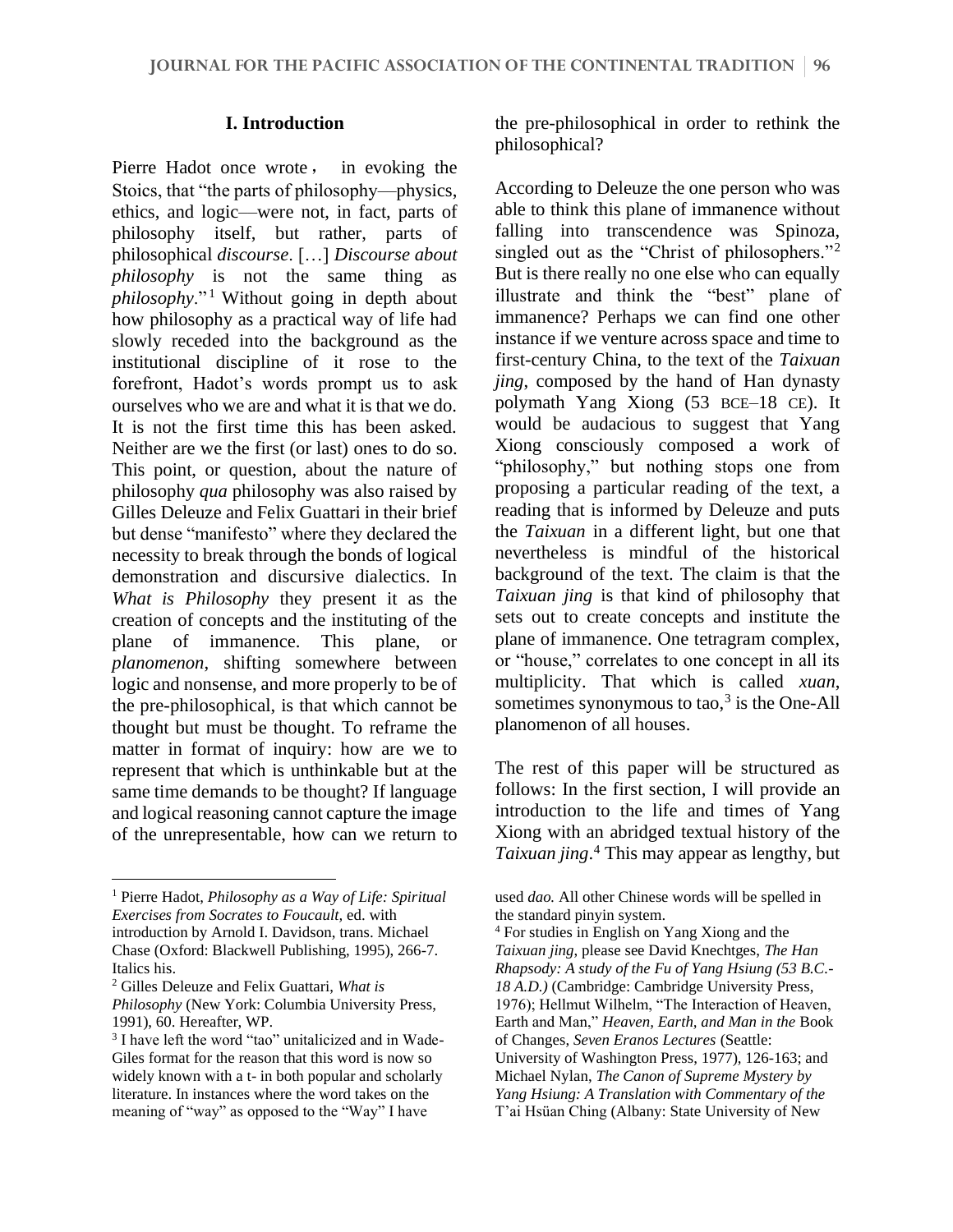since Yang Xiong is a marginal figure, it is worthwhile to have a basic understanding of the social, political, and intellectual background before moving onto philosophical considerations. Because this is a philosophy journal, some historical and philological aspects in regard to author and text will be incomplete. For the interested reader, I have provided suggestions for further reading and brief explanations where needed. Yet, as indicated in the editorial preface, I still wish to have my cake and eat it, and so in areas that are of significance to the topic I have taken leisure to provide extended textual, linguistic, and historical notes. Finally, I will explain how Deleuze's articulation of concept and plane can give us a fresh understanding of the *Taixuan jing*, and how the *Taixuan* in turn can be conceived of as that kind of creative work urged in *What is Philosophy*.

The following is a short list of terminology that may be useful for the reader:

A **head** is a functioning component consisting of the tetragram, name, poetic imagery of the phase of *yinyang* associated with the tetragram, and the nine appraisals. It is said to have an internal consistency insofar as by itself it is a complete cycle. As such, there are a total of 81 independent heads.

A **house** is a head that is dependent upon and operates in relation to the other 80 houses. That is to say, that it forms a larger cycle through interacting with other counterparts. In this way it can be said to have an external consistency.

A **concept-house** is a house conceived as a Deleuzian concept that is necessarily linked to other concepts, is multiple insofar as it consists of many components that are contracted into a single tetragram, and is both absolute and relative.

This article remains a preliminary inquiry and is not meant to exhaust all of the philosophical aspects in the *Taixuan jing*. There are many areas where the junction between Deleuze and the *Taixuan jing* remain fuzzy or incomplete, but these undeveloped flights of thought must wait for a different time and a longer project. One hopes that this initial investigation will spark interest in an otherwise unknown text and open up possibilities for further treatment that may bring Deleuze's thought closer to the Classical Chinese tradition.

# **II. The** *Taixuan jing*

The concern is how to think the plane of immanence when the tool we rely most on, that is language, always seems to fall short of the whole truth. This problem of representability through language has long been a subject of debate and is not unique to any one tradition. In Classical China, the issue was famously formulated in the *Laozi*. "The tao that can be spoken of is not the constant way; the name that can be named is not the constant name."<sup>5</sup> As if to follow up on the issue, the "Great Treatise" of the *Yi jing* asks, "Writing does not exhaust words, and words do not exhaust meaning. If this is so, how can the meaning of the sages appear?" <sup>6</sup> The response is that meaning—and just to be clear, we are talking about *the* meaning of *the* ultimate truth—is

York Press, 1993). For a comprehensive study in Chinese, please see Liu Shaojun 劉韶軍, *Yang Xiong yu Taixuan yanjiu* 楊雄與太玄研究 [Yang Xiong and the Study of the *Taixuan*] (Beijing, Renmin chubanshe, 2011).

<sup>5</sup> 道可道非常道,名可名非常名. *Wang Bi ji jiao shi* 王弼集校釋, ed. Lou Yulie 樓宇烈 (Beijing:

Zhonghua shuju, 2015), 1. All translations are my own unless otherwise indicated in the notes.

<sup>6</sup> 書不盡言,言不盡意。然則聖人之意其不可見 乎。*Zhou Yi zhengyi* 周易正義, *Sibu beiyao* 四部備

要, 7.18a.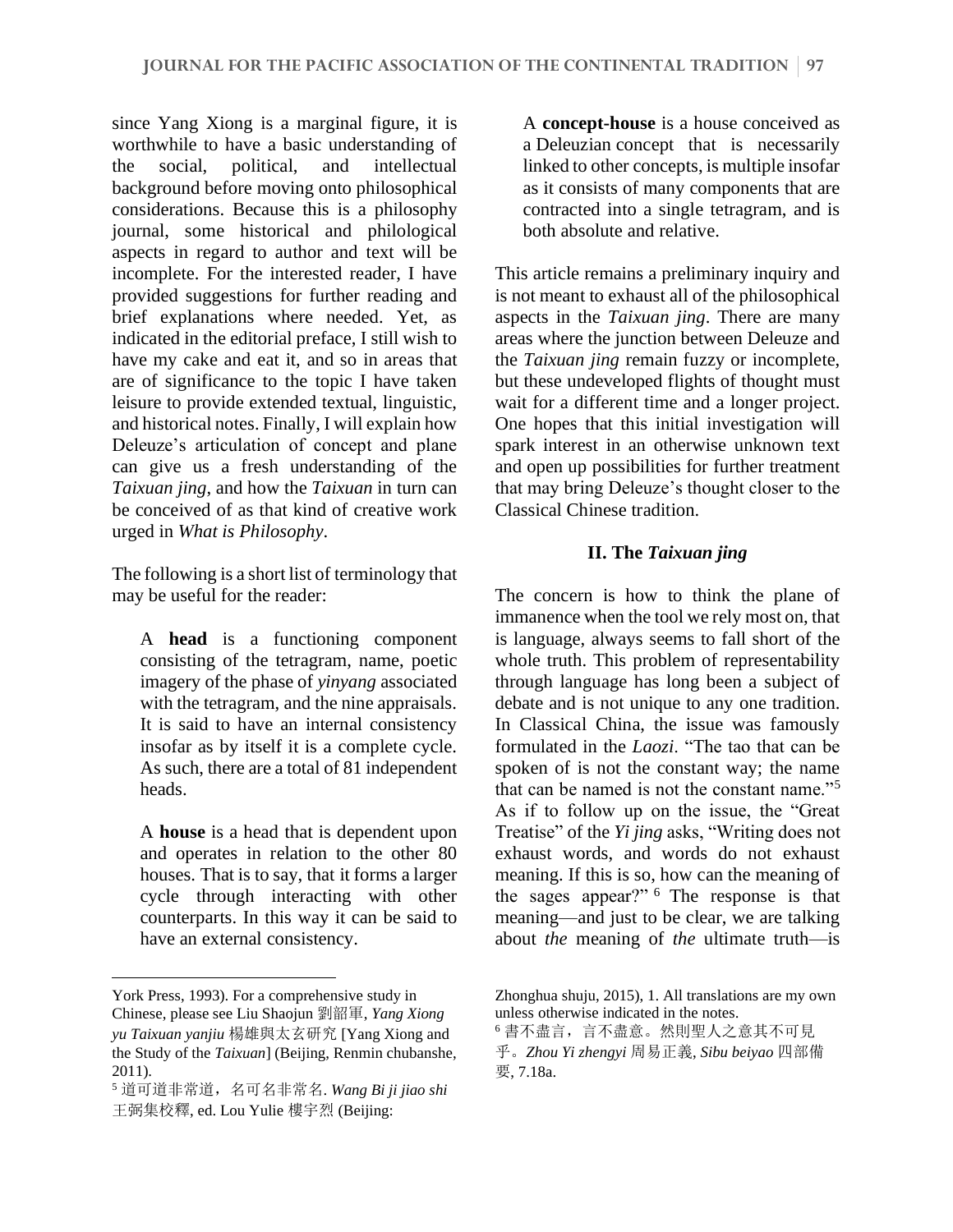found in the linear images of the trigrams, which were created by observing celestial phenomena. This implies an imperfect correspondence between language (spoken and written) and meaning, and yet at the same time hints that there is the possibility for representation lurking beneath the façade of the impossible. The corpus of the *Yi jing* as a whole moreover suggests a mixture of modes of representation: a reduced image consisting of nothing but lines that are then assigned a name, short "descriptive" poetic phrases that are verbal expansions of the hexagrams, and then a series of exegeses in explanatory prose. We will have the opportunity to return to the *Yi jing* later.



#### **1. The man and his project**

Yang Xiong, courtesy name Ziyun 子雲, was a native of the Pi commandery of Shu 蜀 (modern Chengdu, Sichuan) drawn into court life for his talent at composing the  $\mu$   $\mathbb{R}$ , a poetic genre boasting of epideictic descriptives that first thrived and was in vogue during the Western Han (202 BCE – 8 CE).<sup>7</sup> During the first years of his official career, he was in charge of composing *fu* at the request of the emperor. Although he never held a high official position (or perhaps it was because of this fact) he managed to live through the fall of the Western Han and into the Xin 新 dynasty (9-23 CE). He had reputedly attempted to jump from the top of the Tianlu library after being accused of a plot against Wang Mang, sole emperor of the Xin. In his later years, he was allowed to return to his hometown on the grounds of old age, passing away into the afterworld at seventy-one.<sup>8</sup>

Yang Xiong considered himself a devoted follower of Confucius and a defender of the classics, immersing himself in a wide range of scholarly compositions including poetry, linguistics, and philosophy. He had a passion for the astronomical sciences, which during the Han tended to overlap with *yinyang* and five phases correlations. <sup>9</sup> All of the above culminates in the *Taixuan jing*. Under his name we have a fair collection of poetic

<sup>7</sup> For a study about the literary history of the *fu* see David R. Knechtges, *The Han Rhapsody: A study of the Fu of Yang Hsiung* (53 B.C.-A.D. 18) (Cambridge: Cambridge University Press, 1976), and the introduction in his *Wenxuan: or Selections of Refined Literature, Volume I: Rhapsodies on Metropolises and Capitals* (Princeton: Princeton University Press, 2014). <sup>8</sup> For a fully annotated translation of Yang Xiong's biography in the *History of the Han* which includes his major *fu*, please see David R. Knechtges, *The Han shu Biography of Yang Xiong (53 B.C.-A.D. 18*), Occasional Paper No. 14, Center for Asian Studies

Arizona State University (Tempe: Center for Asian Studies, 1982).

<sup>9</sup> The term "five phases" (*wuxing* 五行) here refers specifically to a system of thought that correlates the five *processes* (also confusingly called *wuxing*) of metal, wood, water, fire, and earth with  $qi \nightharpoondown a$ . As is with most early cosmological and philosophical concepts of Classical Chinese, the precise nature remains unclear, and scholars differ in their interpretation. For an account of the evolution of the term and the nuances in these two English translations please consult A.C. Graham, *Disputers of the Tao: Philosophical Argumentation in Ancient China* (La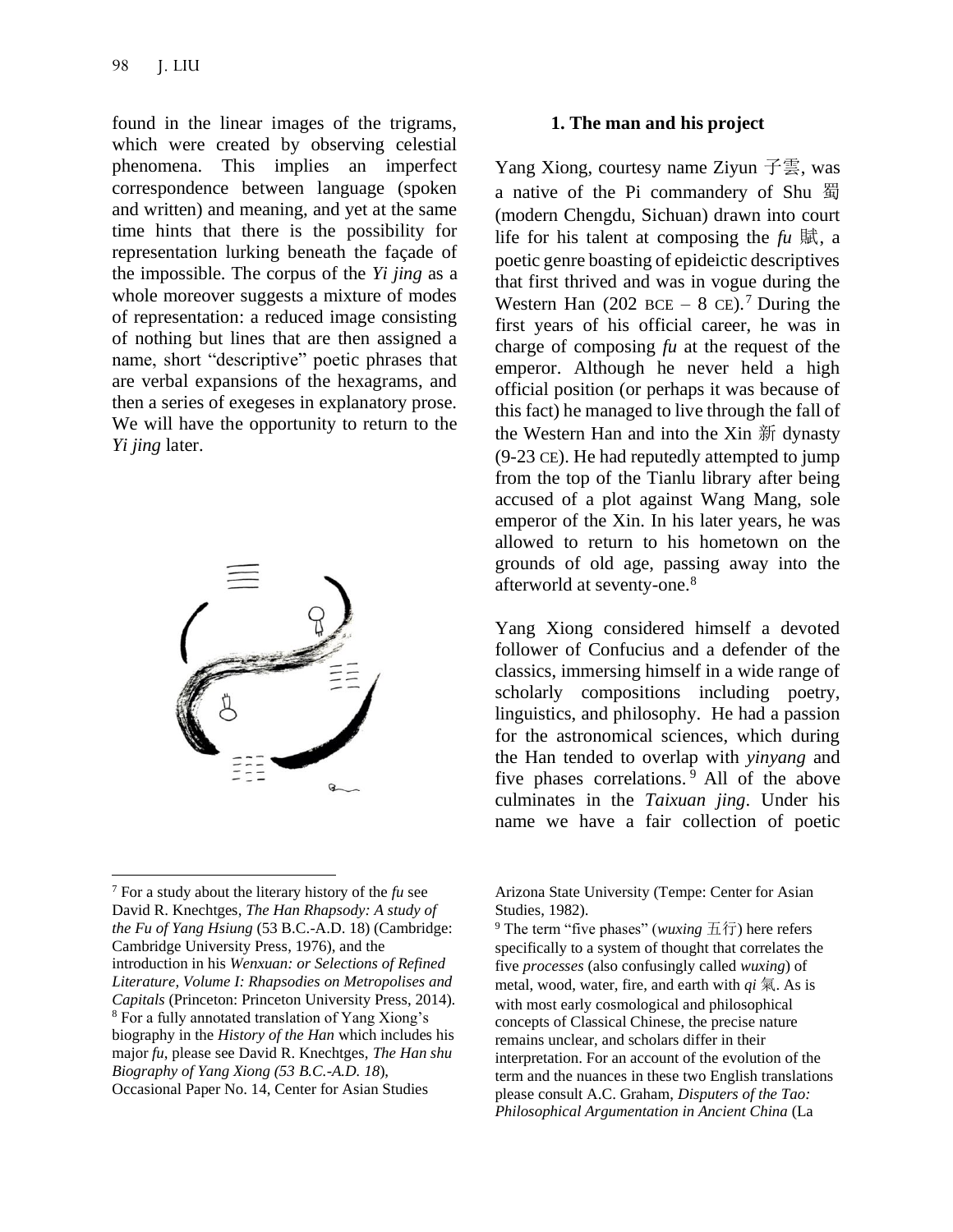writings including *fu*, dirges, and memorials. His major compositions include a compendium of dialect words, the *Fangyan* 方 言 [Dialect Words]; the *Fayan* 法言 [Modeled Sayings], written in the style of Confucius' *Analects*; and the *Taixuan*, structured in imitation of the *Yi jing*. The complexity of his thought makes it difficult to classify to what "school" he belonged. Suffice to say for now, he was most certainly a Ru scholar with a good dose of scholastic conservatism, and yet at the same time, one notices elements that some today would call "Taoist."<sup>10</sup>

Socio-political order was undoubtedly of utmost importance to early Chinese thinkers, and Yang Xiong was no exception. Even the writings of hermits reveal a preoccupation with human affairs, and many scholars today believe that many of the mountain men were not fully detached from the folks of the marketplace or the officials of court. <sup>11</sup> For example, the writings in the *Zhuangzi* were informed by intellectual discourses of high-

minded men. The question "to hide or not to hide" was less of an either-or than it was a both-and that swung on a spectrum of preferential modes of living tempered by individual circumstances. The human realm was a conditional fact for Yang Xiong, and all philosophical considerations of his writings must reckon with how the human is situated in relation to heaven and to earth. Modern Western thought may categorize this as ethics, a branch of philosophy, but for the Classical Chinese, the ethical pre-grounds any philosophical system. Or one could even say that Classical Chinese thought is the "prephilosophical." <sup>12</sup> The restoration of human order lies at the foundation of the creation of the *Taixuan jing*, specifically, the order instigated by Confucius, which Yang Xiong felt had been lost in the warped fabrications of interpretations of the canonical texts (*jing*  $\mathbb{R}^{3}$ ).<sup>13</sup> Most pertinent to our purposes is that of the *Yi jing*. The *Taixuan* was meant to help recover the original teachings of the sages, designed not as a replacement of the *Yi jing* but rather as a supplementary text.  $14$  For this

Salle: Open Court, 1989), 315-55. For complications in tracing the meaning of *wuxing* as "five processes" to "five phases" see Michael Nylan, "*Yin-yang*, Five Phases, and *qi,*" 398-414, in *China's Early Empires: A Re-appraisal*, ed. Michael Nylan and Michael Loewe (Cambridge: Cambridge University Press, 2010). It is my contention that for Yang Xiong *wuxing* was already a part of a sophisticated system that incorporated the forces of *yinyang*, *qi*, and the myriad things as can be seen from his *Taixuan jing*. <sup>10</sup> Without going in depth about the problems surrounding the classification of "schools," I will just say that by the Han dynasty there is no such thing as pure "Confucianism" (or "Ruism"), "Taoism," "Legalism," etc. The term "Han syncretism" has been used as a general term, but in the case of texts, it is my contention that we should do away with such categories and allow the text to speak its ideas for itself. The so-called "Taoist" undertones to Yang Xiong's thought are probably due to influences from his mentor Zhuang Zun 莊遵, who is recorded to be a hermit that taught teachings from the *Laozi* and *Zhuangzi*. The only writing we have of Zhuang Zun is the *Laozi zhigui* 老子指歸, a treatise on the *Laozi,* only

half of which is extant. For a concise study on Zhuang Zun see Alan Chan, "The Essential Meaning of the Way and Virtue: Yan Zun and 'Laozi Learning' in Early China," *Monumenta Serica* 46.1 (1998), 101-59. There has yet to be an in-depth study on the precise intellectual connection between Yang Xiong and Zhuang Zun.

<sup>&</sup>lt;sup>11</sup> For further elaboration, see Alan J. Berkowitz, *Patterns of Disengagement: The Practice and Portrayal of Reclusion in Early Medieval China*  (Stanford: Stanford University Press, 2000). <sup>12</sup> I am here alluding to Deleuze, which we will return

to later in the paper. <sup>13</sup> That is, apocryphal writings that were intended to supplement the *Yi jing*, and in some cases became a different tradition.

<sup>&</sup>lt;sup>14</sup> In fact, during the late second century this was probably what the Jingzhou 荊州 school had done in their curriculum for the five classics. According to sources, scholars today surmise that Yang Xiong's *Taixuan jing* functioned as a kind of supplementary "textbook" to be read alongside the *Yi jing*. The Jingzhou school was a local academy founded under the patronage of Liu Biao 劉表 (144-208) that seemed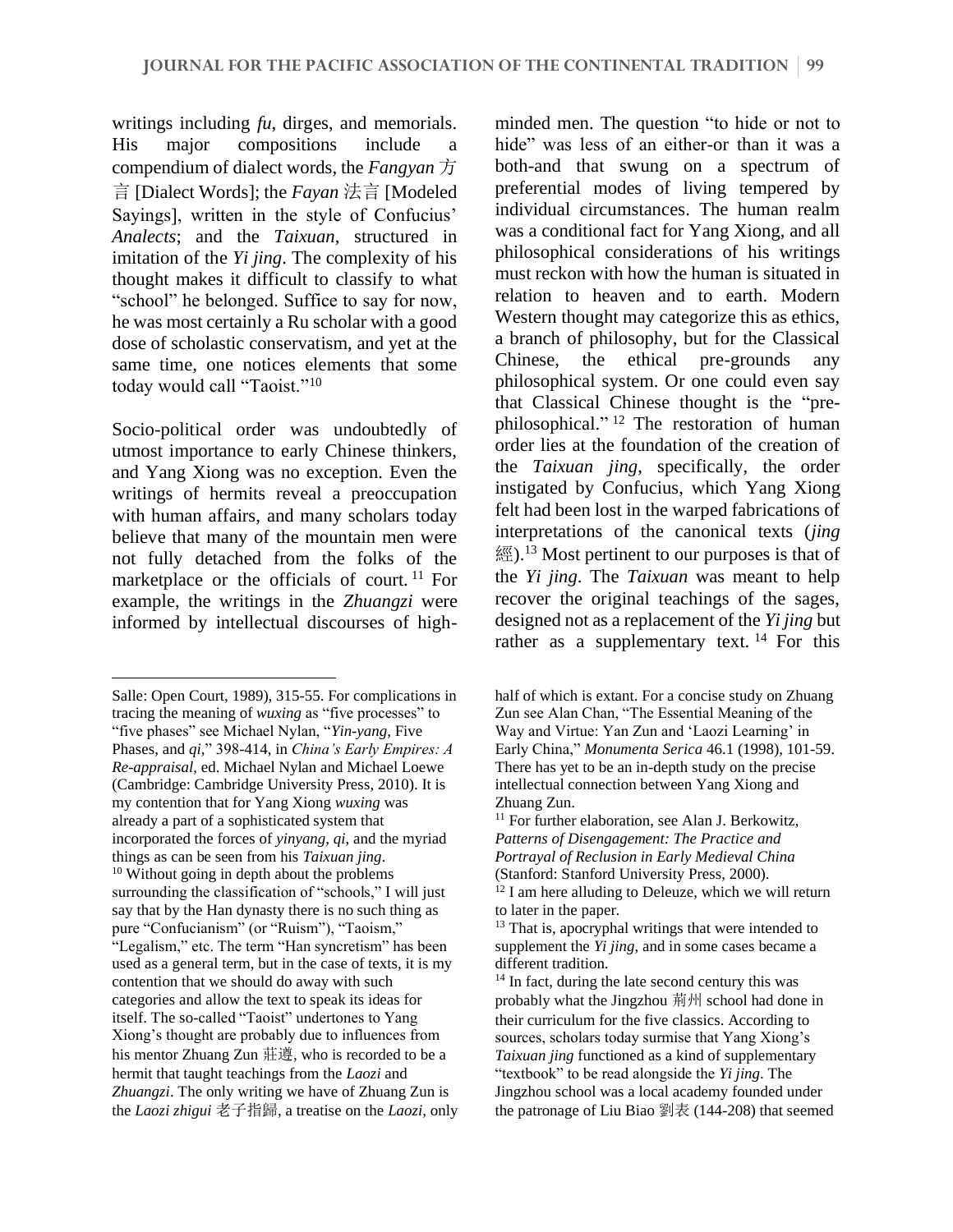reason a proper study of the *Taixuan* would necessarily include a treatment of how it connects to the *Yi jing*. Due to considerations of scope, I will only mention superficial comparisons in passing, with a deeper investigation to be pending.

## **2. The textual history and structure of the** *Taixuan jing*

The earliest extant text of the *Taixuan* is the redaction of Jin dynasty scholar Fan Wang's 范望 *Taixuan jie zan* 太玄解贊 [Unravelling the "Appraisals" of the *Taixuan*]. According to his preface, he had edited the text so that the "Appraisals" (*zan* 贊) and the "Interpretations" (*ce* 測 ), which were originally separate sections from the main text, follow their corresponding tetragrams. Fan Wang's edits have made it easier for the reader to understand and study the tetragrams individually, and it is this version that has become the standard format of the *Taixuan jing*. 15

Based on what many scholars believe is Yang Xiong's autobiography in the *History of the Han* it seems that the original form of the *Taixuan* consisted of three *juan* and eleven *pian*, which we may interpret to indicate three silk rolls and eleven bamboo bundles.<sup>16</sup> Mainland Chinese scholar Liu Shaojun speculates that each silk roll may have represented the three realms of the *Taixuan*: heaven, earth, and human, with each roll containing the tetragrams specific to that realm. <sup>17</sup> Each bamboo bundle can be understood as "chapters" containing the heads and the ten auto-commentaries. Yang Xiong's disciple Hou Ba 侯芭 was responsible for transmitting the *Taixuan*, and he was also the one to attach the word "classic" (*jing* 經) to the end of the title.

The structure of the *Taixuan* is best understood in relation to the *Yi jing*. The *Yi jing* contains linear complexes consisting of six lines where each line can be either solid or broken once, yielding a total number of 64 hexagrams. Similarly, the *Taixuan* also contains linear complexes but with only four lines. Each line can be solid, broken once, or broken twice, correlating to heaven, earth, and human respectively, yielding a total number of 81 possible tetragrams.<sup>18</sup> Each position of a line in the tetragram from top to bottom is assigned a social division: Region (*fang* 方), Province (*zhou* 州), Department (*bu* 部), and House (*jia* 家). As there are three kinds of un/broken lines, each position is given a number that indicates the possible number of combinations at that position. Thus, there are a total of three Regions, nine Provinces, twenty-seven Departments, and eighty-one Houses.<sup>19</sup>

to have diverging interpretations from the imperial academy's (*taixue* 太學) orthodox readings of the classics. See Yoshikawa Tadao, "Scholarship in Ching-chou at the End of the Later Han Dynasty," *Acta Asiatica* 60 (1991): 1-24.

<sup>&</sup>lt;sup>15</sup> For a comprehensive list of the various editions and redactions of the *Taixuan* see Liu, *Yang Xiong yu Taixuan yanjiu*, 397-558.

<sup>16</sup> "Yang Xiong zhuan" 揚雄傳 [Biography of Yang Xiong], *Han shu* 87.3575.

<sup>17</sup> Liu, *Yang Xiong yu Taixuan yanjiu,* 63-7.

<sup>&</sup>lt;sup>18</sup> We can further assign each tetragram a specific number with four digits based on the three kinds of lines that would allow us to locate the sequence of the tetragram in the entire system, similar to locating a

library book according to the Dewey Decimal System. A solid line corresponds to the number 1, a line broken once with two segments correspond to 2, and a line broken twice with three segments corresponds to 3. The first tetragram with four solid lines would then be sequence 1111, the second tetragram with the last line broken once would be 1112, etc. This system makes finding a particular tetragram easy, unlike the order of the hexagrams in the received version of the *Yi jing* which may not have preserved the original arrangement.

<sup>19</sup> Some scholars surmise that inherent in these names is a hierarchical structure pertaining to Han social, political, and geographic divisions. For those interested in a more detailed analysis, see Nylan (1993), 10.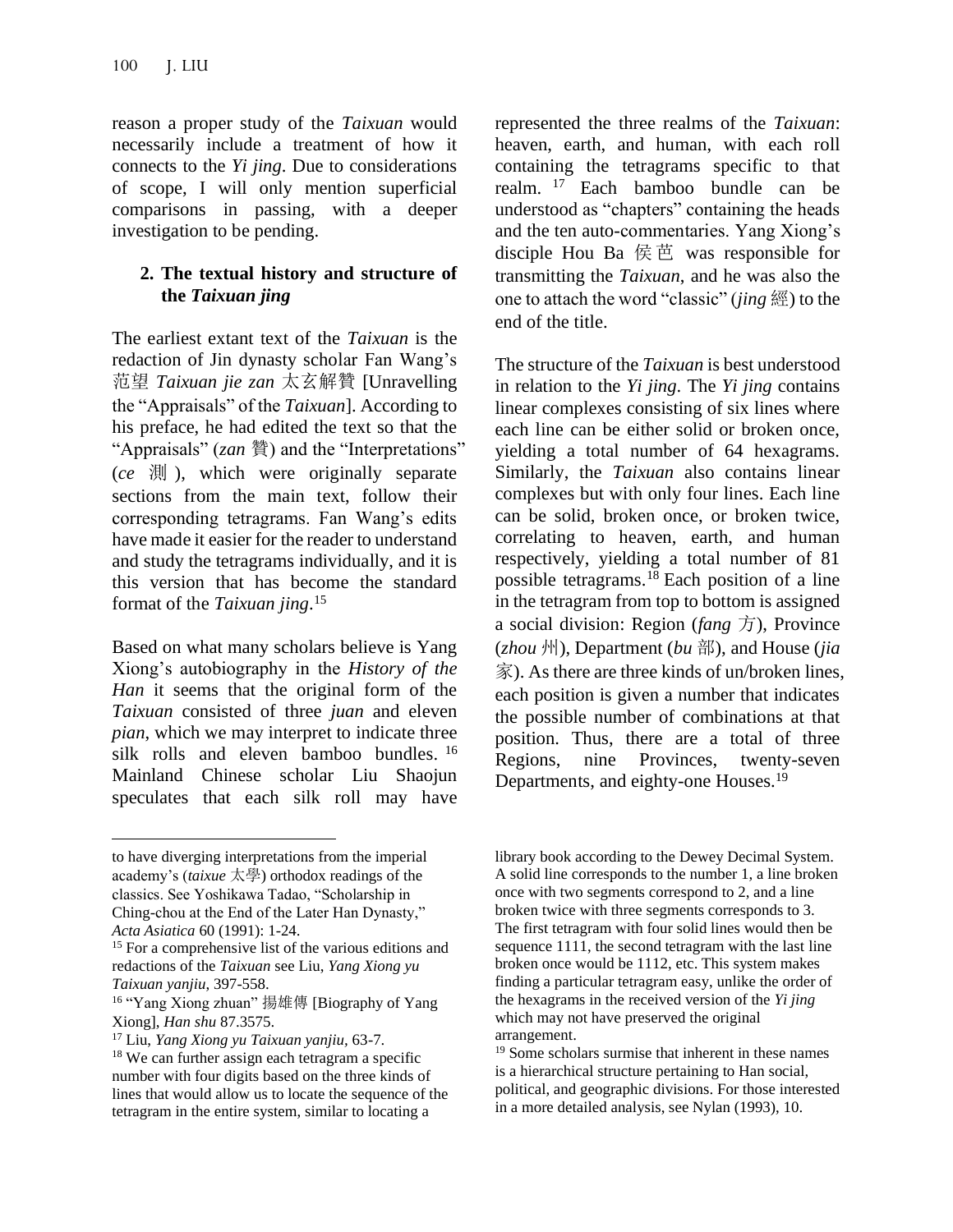In the received *Yi jing* each hexagram comes with a name (most of them *hapax legomena*), followed by a poetic image of the entire hexagram, which is then followed by six phrases (*yao ci* 爻辭) that each correspond to one of the six lines of the hexagram. Likewise, the *Taixuan* tetragrams also have a name with a poetic image depicting yin-yang phases and natural phenomena associated with the tetragram. Where the *Yi jing* have six *yao ci* the *Taixuan* includes a total of nine appraisals (*zan*), which means that each line of the tetragram corresponds to 2 ¼ appraisals. The *Yi jing* hexagrams are read from bottom to top, but the *Taixuan* tetragrams are read top to bottom. Just as the *Yi jing* has been transmitted with the commentarial "Ten Wings" traditionally attributed to Confucius, Yang Xiong supplied his own ten commentaries to the *Taixuan,* each corresponding to a *Yi jing*  counterpart: the "Interpretations" (*ce* 測 ); "Correspondences" (*chong* 衝 ) in which antithetical heads (*shou* 首 ) are linked; "Miscellany" (*cuo* 錯) that seem to offer an alternative relation between the heads; "Exposition" (*li* 攡), a highly philosophical treatise on the meanings and significance of *xuan*; "Elucidations" (*ying* 瑩); "Numbers" (*shu* 數); "Embellishments" (*wen* 文) that give

a detailed analysis of the first tetragram "Center" (*zhong* 中); "Analogies" (*ni* 棿 ); "Illustrations" (*tu* 圖); and "Pronouncements"  $(gao \oplus)$ . We will have opportune later to discuss how the "Correspondences" and "Miscellany" commentaries may help us understand a house as a concept.

Just as the *Yi jing* was used as a divinatory text, so the *Taixuan* was equipped with its own process of selecting the appropriate tetragrams. Prognostication is an important aspect of the *Yi jing* and the *Taixuan*, and should not be regarded as mystical, for such a prejudice would hinder any attempt at a philosophical reading and render its value as outdated and proto-scientific. Carl G. Jung had suggested that the *Yi jing* should be approached as a book of self-knowledge and wisdom. <sup>20</sup> Likewise, the *Taixuan*, too, would have something to offer to audiences of the twenty-first century. Correct and timely human action was at the basis of divination, but it is action itself that should be emphasized, not whether the process of divination was valid in the determination of action.

<sup>20</sup> Interestingly, Jung also made the following remarks about the "curious principle" underlying the workings of the *Yi jing* which he called "synchronicity," which is:

a concept that formulates a point of view diametrically opposed to that of causality. Since the latter is merely a statistical truth and not absolute, it is a sort of working hypothesis of how events evolve one out of another, whereas synchronicity takes the coincidence of events in space and time as meaning something more than mere chance, namely, a peculiar interdependence of objective events among themselves as well as with the subjective (psychic) states of the observer or observers.

See his "Forward" in *The I Ching, or Book of Changes,* translated into German by Richard Wilhelm, rendered into English by Cary F. Baynes (Princeton: Princeton University Press, 1977), xxiv, xxxix. There is much to be said about "synchronicity" in both the *Yi jing* and the *Taixuan jing*. In fact, one may even be bold enough to suggest that what Jung has said about the *Yi jing* can be applied to the *Taixuan,* and what will be said about the *Taixuan* throughout this paper may also pertain to the *Yi jing*, i.e., Deleuze's concept and plane. Contrary to Jung's interpretation, Edward Shaughnessy has argued that the *Yi jing* is essentially a manual for divination. See Edward L. Shaughnessy, *Unearthing the Changes: Recently discovered manuscripts of the*  Yijing (I Ching) *and related texts* (New York: Columbia University Press, 2014), 1-36. It does not seem to me, however, that these two uses of the *Yi jing* (book of wisdom versus manual for divination) should be mutually exclusive.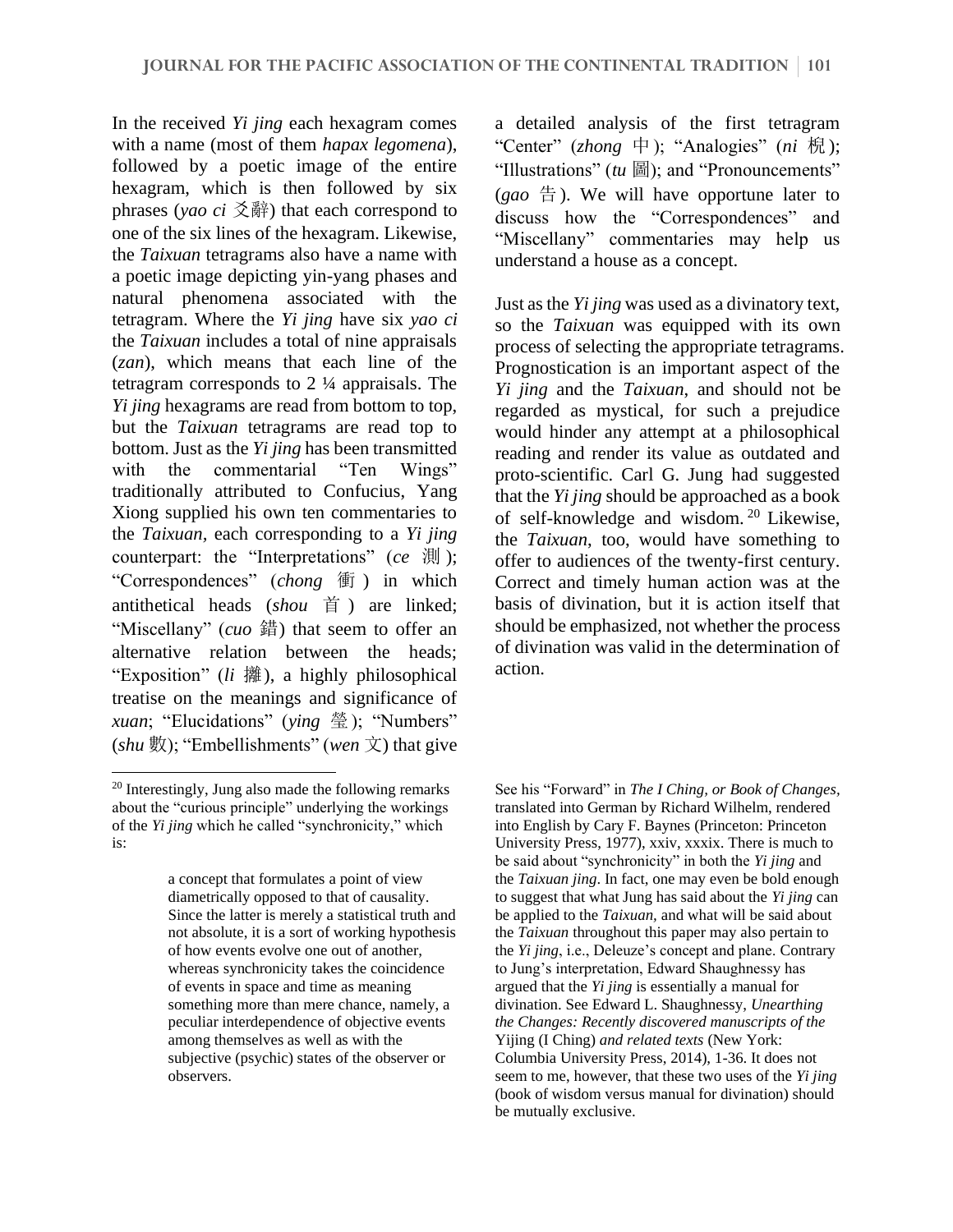We have now arrived at the crucial question: what exactly is the subject matter of the *Taixuan jing*? The answer lies in how we want to interpret the word *xuan*. Popular definitions include "mysterious," "profound" or "abstruse," and "dark"—although in some contexts it can also mean "translucent." If we traced the historical usages of the word from pre-imperial texts we find that the *locus classicus* of *xuan* is in section one of the received *Laozi*, which was already partially quoted above:

- The tao that can be spoken of is not the constant tao, the name that can be named is not the constant name.
- That which lacks a name is the beginning of heaven and earth, that which has a name is the progenitor of the myriad things.
- Thus, to constantly lack desire—in this way, one observes its miracles;
- To constantly have desires—in this way, one observes its endpoint.
- These two arise from the same but have different names, together we can refer to it as *xuan*: Profundity upon profundity, it is the gateway to the myriad wonders.<sup>21</sup>

道可道,非常道。 名可名,非常名。 無名天地之始;有名萬物之母。 故常無欲,以觀其妙;

常有欲,以觀其徼。 此兩者,同出而異名,同謂之玄。 玄之又玄, 衆妙之門。

The significance of the *Laozi* to Yang Xiong's project was noted by his good friend and polymath Huan Tan 桓譚 (43 BCE - 28 CE) who made the following assessment about the subject matter of the *Taixuan*:

When Yang Xiong wrote the text of the *Xuan* [i.e. *Taixuan*], he equated *xuan* with heaven and the Way. He discoursed about how the sages and worthy men established methods in thereupon executing affairs, who all followed the Way of heaven as the root principle. On this basis they succeeded with [discussions on] the myriad kinds, the king's governance, human affairs, and methods and measures. Thus, [this is what] Fu Xi called *yi*, Laozi called *dao*, Confucius called *yuan*, and Yang Xiong called *xuan*. 22

揚雄作玄書以為玄者天也道也。言聖賢 制法作事,皆引天道以為本統而因附續 萬類、王政、人事、法度。故宓羲氏謂 之易、老子謂之道、孔子謂之元、而揚 雄謂之玄。

Although Huan Tan does not give a precise definition on the meaning of *xuan*, it is clear that he understood it as synonymous with other

intellectual movement centered about the topic of *xuan*  (called *xuanxue* 玄學, or "abstruse learning") which flourished from the mid-third to early fifth century. For a study and partial translation of Wang Bi's commentary on the *Laozi*, see Alan K.L. Chan, *Two Visions of the Way: A Study of the Wang Pi and Hoshang Kung Commentaries on the* Lao-Tzu (Albany: State University of New York Press, 1991). <sup>22</sup> Collected in Fan Ye's 范曄 commentary to Zhang Heng's biography, "Zhang Heng lie zhuan" 張衡列傳, *Hou Han shu* 後漢書 [The History of the Later Han] (Beijing: Zhonghua shuju, 1965), 59:1898.

<sup>21</sup>*Wang Bi ji jiao shi,* 1-2. Interestingly, the thirdcentury prodigy Wang Bi  $\pm \frac{m}{26}$  (226-249), who was known for his commentaries on the *Laozi* and *Yi jing*, explained *xuan* as "secluded, silent, lacking that which is" 玄者冥默無有也 (ibid., 2). Here *xuan* seems to take on attributes pertinent to meditative practices. One could even find similarities in some of Yang Xiong's other writings, particularly with the concept of silence (*mo* 默), which I have touched on elsewhere. See Jennifer Liu, *Painting the Formless and Strumming the Soundless: Yang Xiong's* Taixuan jing *as Expression of the Absolute*, Ph.D diss. (University of Washington, 2019). Wang Bi was also the poster-child for the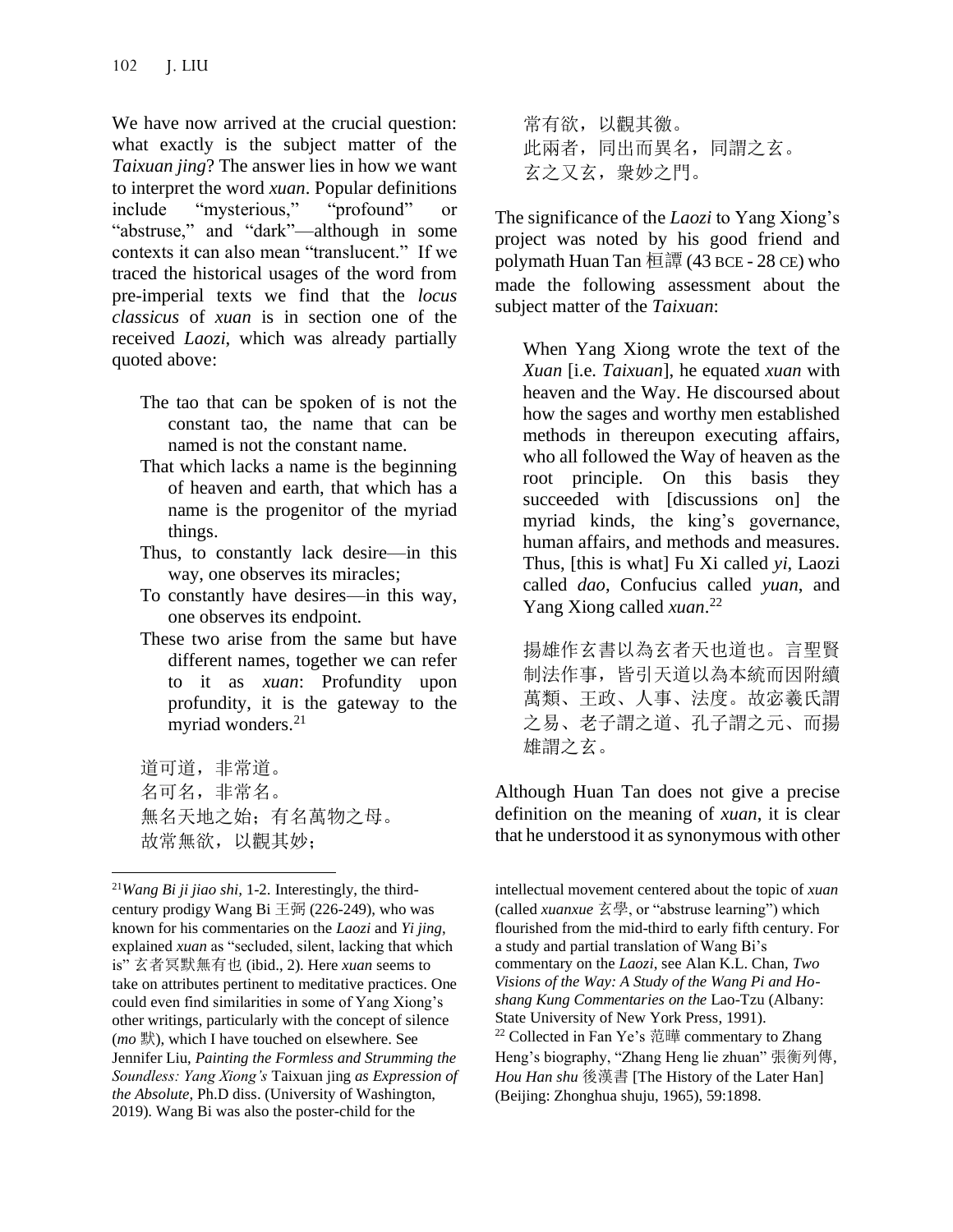primal concepts including change  $(v_i, \overline{B})$ , the Way (*dao* 道) and origin (*yuan* 元). In the text of the *Taixuan jing* the word *xuan* takes on the following possibilities:

- 1. The text of the *Taixuan jing*;
- 2. The North Pole as a metaphysical metaphor for that point of unchanging reference and around which the Big Dipper revolves; $^{23}$
- 3. A synonym to tao as the primal origin of the cosmos, the ultimate principle of nature, and the way in which all myriad beings move and unfold.

Hellmut Wilhelm had discussed a possible point of departure between tao and *xuan*:

The idea of *xuan* is not easily differentiated from other primal concepts, such as the concept of *yi* [change], for instance, or of tao. Perhaps the dividing line could be drawn as follows: *yi* as well as tao are the laws of becoming, under which a phenomenon organizes itself and takes its course, that is, the path of life and the law of change. *Xuan*, on the other hand, as primal energy, is still absolutely undifferentiated; it is the primal energy

monad, which is still completely neutral in respect to future developments.<sup>24</sup>

Although primarily known as a sinologist, Wilhelm's analysis admits of a philosophical strain which we can push further. Primal undifferentiated energy is a pure potentiality charged with infinite possibilities of differentiation yet to be actualized—that is, in Deleuzian terms, it is a movement of the infinite. In his words, movement "takes in everything" and thus it "does not refer to spatiotemporal coordinates that define the successive positions of a moving object and the fixed reference points in relation to which these positions vary."<sup>25</sup> In a turn toward the philosophical, but without disregarding the value of philological foundations, the claim is that *xuan* can be thought of as a plane of immanence. In the following, we shall see how the *Taixuan jing* is unraveled by using Deleuze's articulation of concept and plane as guiding threads to weave the *Taixuan* into a philosophy of immanence.

<sup>23</sup> According to David W. Pankenier during the Warring States and Han times there was no North Pole *Star* in that position such as the one we have today. If he is correct, this makes for an ontological difference in the metaphor of using an invisible center as *xuan*, that which is unsensible but around which all things revolve. This difference calls for a reinterpretation of the meaning behind metaphors involving the North Pole. I thank Jason Wirth for his enlightening remarks on this. See David W. Pankenier, *Astrology and Cosmology in Early China* (Cambridge: Cambridge University Press, 2013), 91-2. But this is curious as there are references in texts from the Warring States that seems to indicate an actual star in the position of the North Pole. For an authoritative account, see Joseph Needham, *Science and Civilisation in China, Vol. 3, Mathematics and the Sciences of the Heavens and the Earth* (Cambridge: Cambridge University

Press, 1959), 229-231, 259-62. But this then opens up the question of what *beichen* 北辰, which appears in the *Lunyu* "Wei zheng" 為政 chapter, usually translated as "Northern Star" or "North Pole Star," would refer to.

<sup>24</sup> Hellmut Wilhelm, *Change: Eight Lectures on the I Ching*, trans. Cary F. Baynes (Princeton: Princeton University Press, 1960), 85. Wilhelm was familiar with Leibniz and the latter's interest in the *Yi jing*, so his choice of the word "monad" is intriguing. Unfortunately, I do not know whether Wilhelm had any further writings on this subject, although he did write an article on Leibniz and the *Yi jing*. See his "Leibniz and the *I-ching*," *Collectanea Commisionis Synodolis* (1943): 205-19.  $25$  WP, 37.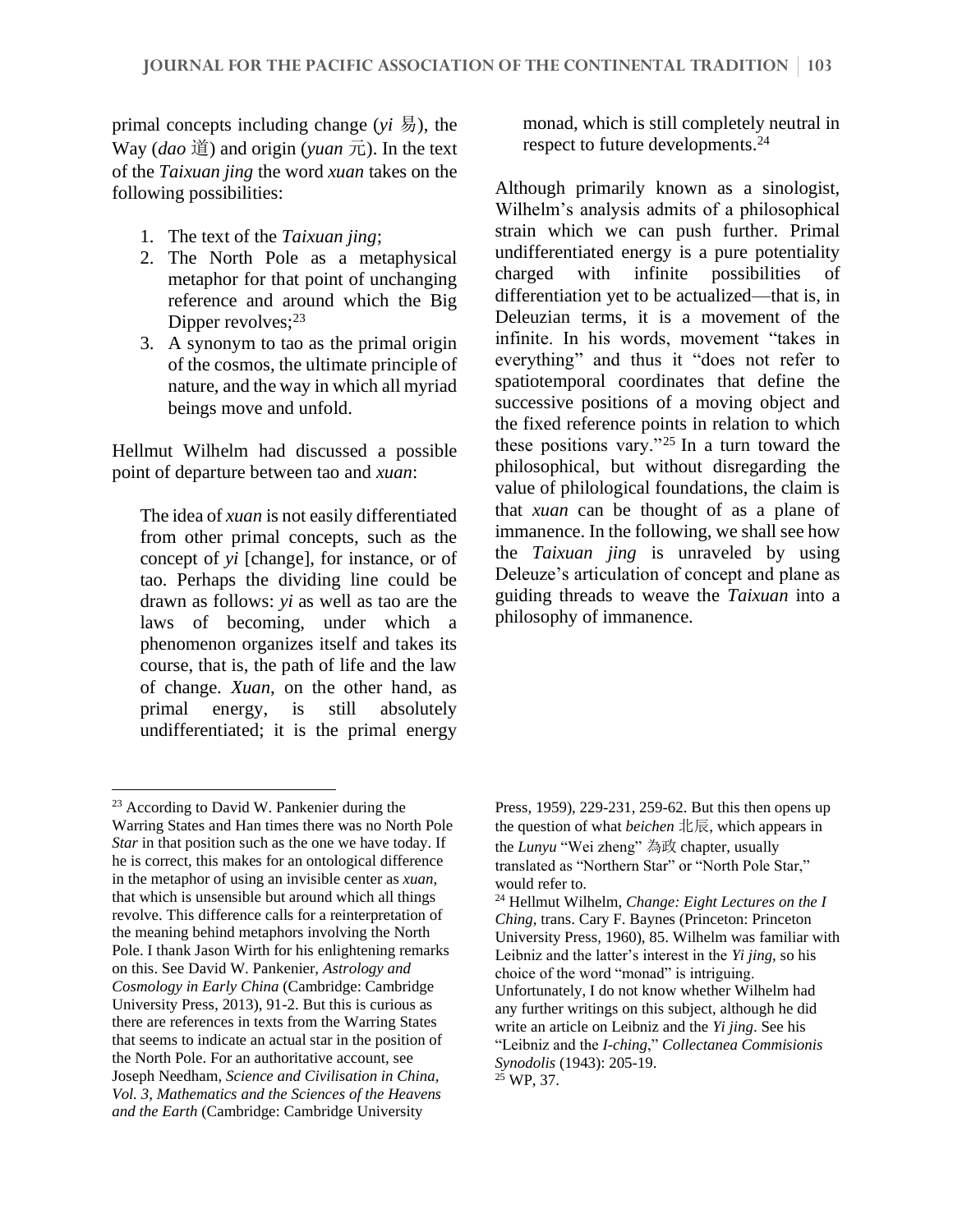### **III. Concept and Plane**

### **1. Concept is to House…**

What is philosophy? Is it contemplation? A sense of wonder? Who is the philosopher, and what exactly is it does she do? Is she like the poet who Emerson calls a "Namer or Language-maker," who "gives [thought] a power which makes their old use forgotten, and puts eyes and a tongue into every dumb and inanimate object" and "perceives the independence of the thought on the symbol, the stability of the thought, the accidency and fugacity of the symbol"? <sup>26</sup> Deleuze and Guattari counter that philosophy is not just contemplation, nor merely reflection: these are thoughts of sameness trapped within the realm of dogmatic images, the thinker unable to turn away from the shadows on the wall. Rather, "[p]hilosophy is at once concept creation and instituting of the plane. The concept is the beginning of philosophy, but the plane is instituting." <sup>27</sup> The philosopher is one who thinks of difference, connects new relations by disconnecting dogmatic ones, and as such creates singular concepts that are not bound to an identity of the sign. Within this space of thought, something new arises that breaks the surface of the simulacrum.

Key to the notion of "concept" is multiplicity. Deleuze explains that "[t]here are no simple concepts. Every concept has components and is defined by them. It therefore has a

combination. It is a multiplicity, although not every multiplicity is conceptual."<sup>28</sup> What he means is that a concept cannot be constructed into a formula such as  $x = y$  which subsumes individual components under a name. Neither can it be demonstrated through logical proofs or discursive methods that produces a particular solution. The creation of a concept also involves instituting the plane upon which concepts unfold. To put it another way, it is the institution of a plane of representability out of which the unrepresentable shows itself through itself in a fleeting movement, like a sudden flash of lightning against the undifferentiated night sky, or the seductive smile of a rose beckoning from a budding bush. It appears only to disappear within the blink of an eye, returning not upon command, but of its own accord in a single, spontaneous act.

A concept is a fragmentary whole that consists of multiple components configured to a certain combination. In theory, these components can also be reconfigured with new additions or subtractions to produce another concept. It is historical insofar as it consists of pieces from other problems that may have been formulated by another individual at another time. "In any concept there are usually bits or components that come from other concepts which correspond to other problems and presuppose other planes. This is inevitable because each concept carries out a new casting-out, takes on new contours, and must be reactivated or recut."<sup>29</sup> We apply this not just to the locally historical (i.e., within the limits of the history of Chinese thought), but also across space and time by "reactivating" concepts in the *Taixuan* through Deleuze. Additionally, the concept "also has a becoming that involves its relationship with concepts situated on the same plane. Here concepts link up with each other, support one another, coordinate their

<sup>26</sup> Ralph Waldo Emerson, "The Poet," in *Essays of Ralph Waldo Emerson* (New York: The Book League of America, 1941), 132-3. The "poet" for Emerson is really the scholar who reads, thinks, and writes, and is not restricted to one who composes poetry.

<sup>27</sup> Ibid., 41.

<sup>28</sup> Ibid., 15.

<sup>29</sup> WP, 18.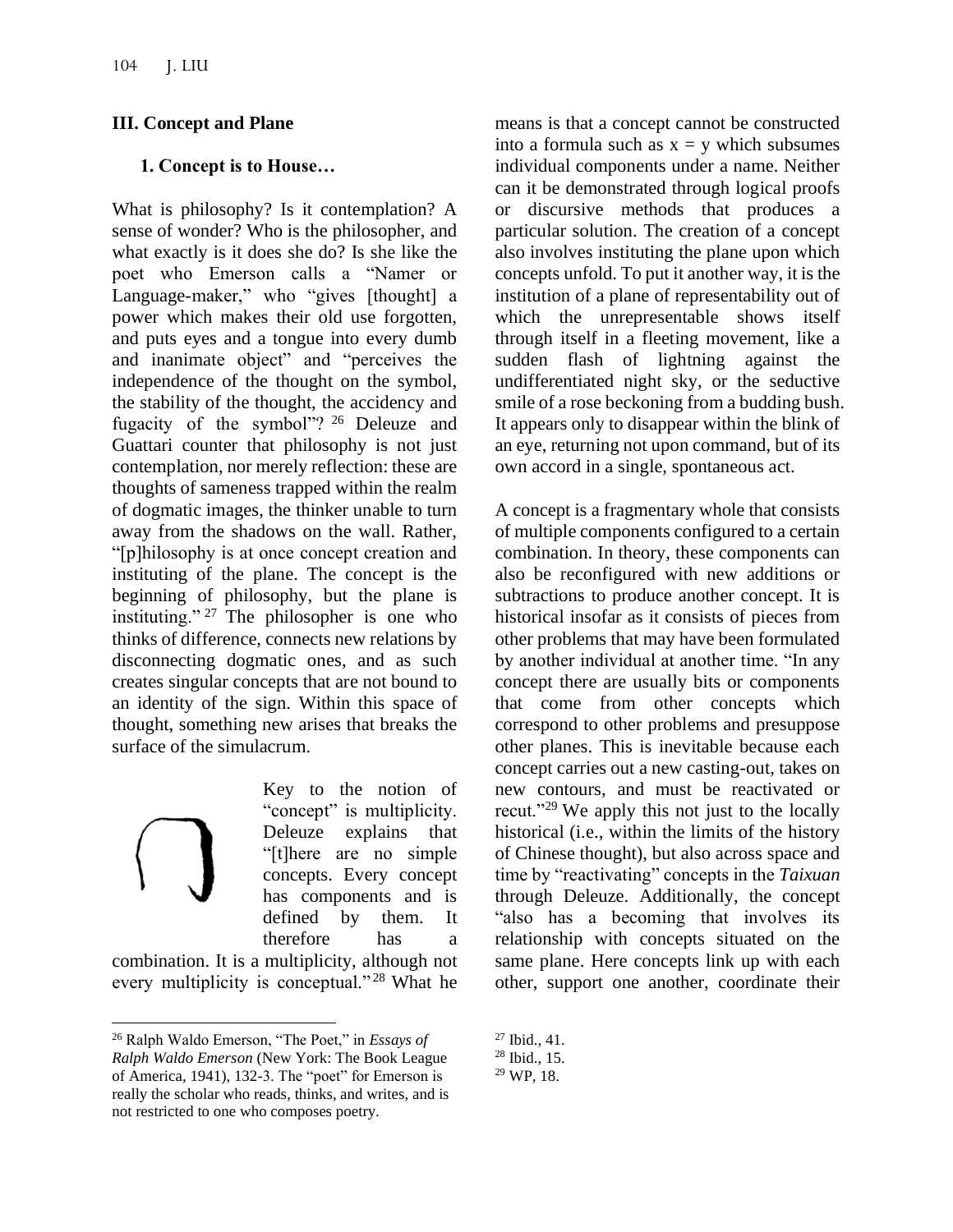contours…" <sup>30</sup> In other words, a concept cannot be understood in isolation but rather placed on a field of coexistence with and in relation to other concepts. Within the *Taixuan*  plane, the complexity of a concept is displayed in two ways: internal multiplicity as a head, and external multiplicity in relation to other concepts. These relations are not of a fixed correlative nature, but indicate a movement, a metamorphosis, a passing through from one state to another, a becoming. To understand what a concept would look like in the *Taixuan* system we must first make note of the difference and connection between a "head"  $(shou$  首) and a "house" *(jia* 家).

A "head" includes: 1) a tetragram consisting of four rows of lines; 2) a name assigned to the tetragram (*shou ming* 首名) that captures a general image of the phenomenon dominating the complex; 3) a poetic line (*shou ci* 首辭) depicting a particular image of *yinyang* forces interacting with the myriad things; and 4) a total of nine appraisals (*zan* 贊) reflecting the development and process of said phenomenon. A "head" is a single unit that is complete insofar as it represents a full cycle of the rise and fall of an event. This completeness is what we can call its endoconsistency. A "house" is a head that becomes incomplete insofar as it is a part of the total system of the *Taixuan* and must be read as a member of the neighborhood of eighty-one houses. The force of relation that binds a house to its neighborhood is its exoconsistency. As a demonstration, let us look at the first tetragram, "Center" (*zhong* 中), and its constituent parts in a series of three

readings: the first reading is that of images, the second of discursivity, and the third of philosophy. <sup>31</sup>

### **EXAMPLE 1**

### $\equiv$   $\qquad$  **Center**

*Yang qi is submerged and germinating in the Yellow Palace. Extension is nowhere outside of the center.* 陽氣潛萌於黃宮,信無不在乎中。

- 1. Chaotic and boundless: Hidden. 昆侖旁薄,幽。
- 2. Spirit battles with *xuan*. Its lines display yin and yang. 神戰于玄,其陳陰陽。
- 3. The dragon emerges from the center. Head and tail extend. It can be taken as constant measure. 龍出于中,首尾信,可以為庸。
- 4. Lowly and void without causation. Immense receipt of nature and destiny: Halt. 庫虛無因,大受性命,否。
- 5. Sun in zenith of the sky. It is furthering to use this time to become master. 日正于天,利以其辰作主。
- 6. Fullness of the moon wanes. It is best to clear light from the west. 月闕其摶,不如開明于西。<sup>32</sup>

<sup>30</sup> Ibid.

<sup>31</sup> *Taixuan jiao shi* 太玄校釋, Zheng Wangeng 鄭萬耕 ed. (Beijing: Zhonghua shuju, 2015), 4-5. Hereafter, TXJS. This is a modern print edition collated by modern scholar Zheng Wangeng who incorporates various commentaries on the *Taixuan* and is what I will use as my base text for the rest of the paper. The following translation is based on Hellmut Wilhelm's with slight modifications. See Hellmut Wilhelm,

*Heaven, Earth, and Man in the Book of Changes: Seven Eranos Lectures (*Seattle: University of Washington Press, 1977), 136-40.  $32$  There is a variant graph for 摶 which in Fan Wang appears as 博 *bo*. Sima Guang had amended 博 to 摶 based on other versions from the Six Dynasties. In terms of meaning, 摶 *tuan* "fullness; roundness" seems to fit better based on context as the line is talking about the moon. For a full discussion see Zheng, 9, n.11.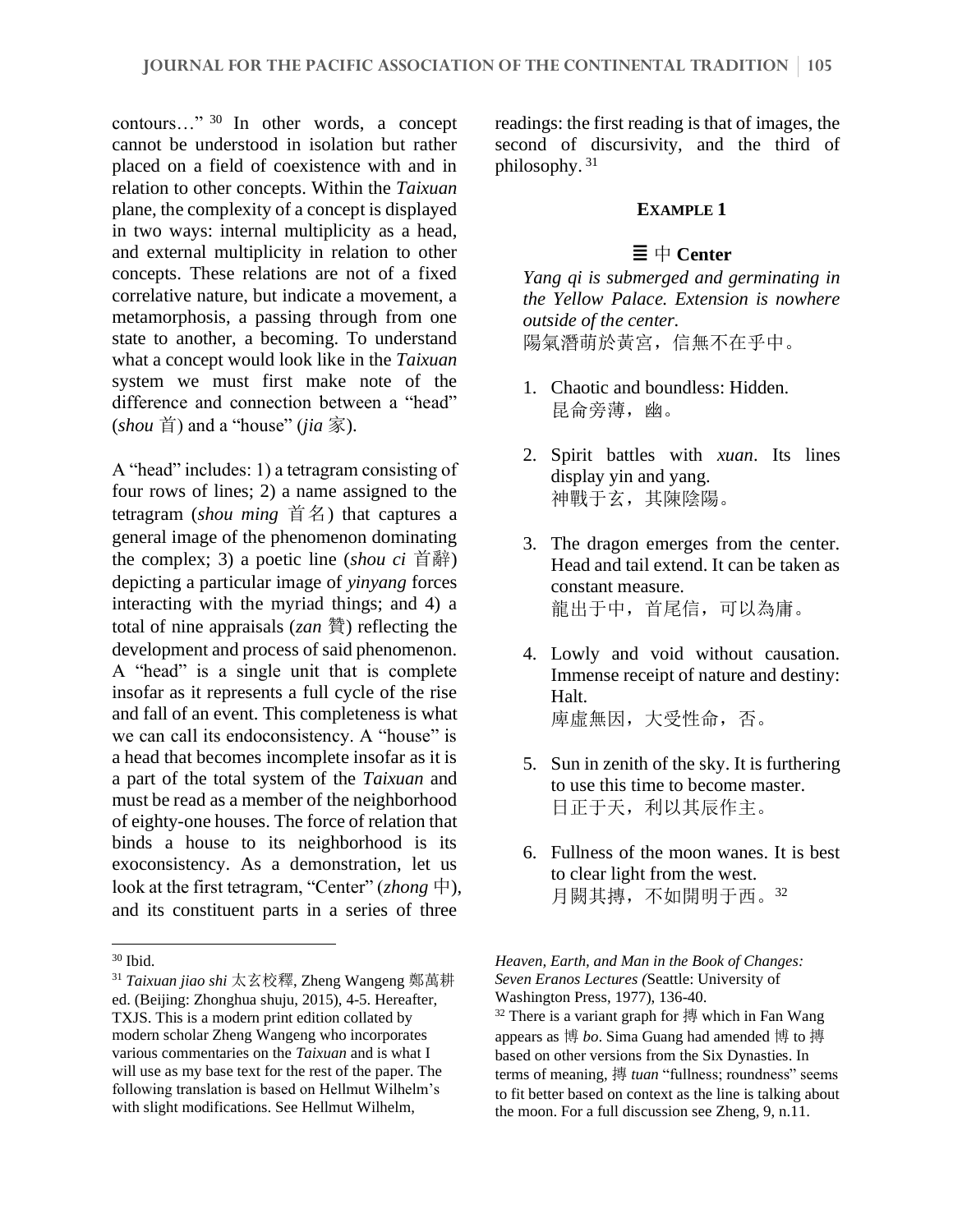- 7. Cleared wine. Fire harbors nourishment, water contains perseverance. 酋酋,火魁頤,水包貞。<sup>33</sup>
- 8. Yellow is not yellow. Overturning of the constancy of autumn. 黃不黃,覆秋常。
- 9. Flipping of numen. *Qi* and form return.<sup>34</sup> 巔靈,氣形反。

*The first reading of images.* The tetragram is the four-lined figure  $\equiv$  and "Center" is the title. The italicized sentences constitute the head phrase, a poetic expression of the dynamism between *yinyang* and the myriad things associated with the motif governing the tetragram. The imagery of the first part of the head phrase, "*yang qi* is submerged and germinating in the Yellow Palace" could be explained using the metaphor of the seedling of a plant that has yet to sprout above ground or take root below. "Yellow Palace" in this interpretation is a metonym for earth, the place from which diverse things grow. The connection of centralization of *qi* to the idea of center is clear enough. Matters become more complicated as we move down to the appraisals. There are a total of nine, and when read in ordinal sequence from the first to the ninth the meaning may appear cryptic at best as there seems to be no apparent connection between each *leitmotif* in each individual appraisal. It is almost as if each line is an isolated phenomenon, arranged according to

no clear relation. For this we will need to turn to the *modus operandi* behind the appraisals.

*Second reading of discursivity.* In the "Diagrams" commentary, Yang Xiong explains that appraisals 1 to 3 belong to that of "thought" (*si* 思), appraisals 4 to 6 belong to "blessings" ( $\hbar u$   $\overline{4}$ ), and appraisals 7 to 9 belong to "calamity" ( $huo$  禍).<sup>35</sup> We can see how the appraisals form a cycle more clearly if we arrange them in a three-by-three grid:

| y <sub>3</sub> | 3              | 6              | 9        |
|----------------|----------------|----------------|----------|
| $y_2$          | 2              | 5              | 8        |
| $y_1$          |                | 4              |          |
|                | Thought        | Blessings      | Calamity |
|                | 思 si           | 福 huo          | 禍fu      |
|                | X <sub>1</sub> | X <sub>2</sub> | X3       |

The x-axis indicates three aspects of an event as it moves from a germinating thought  $(x_1)$ , to a flourishing position (blessing or positivity) (x2), and to a state of decline (calamity or negativity)  $(x_3)$ . The y-axis indicates three stages of each aspect from beginning  $(y_1)$ , to middle  $(y_2)$ , and end  $(y_3)$ , with a return to the beginning of the next aspect. Appraisal 8 at position  $(x_3, y_2)$  indicates that it is in the middle stage of the aspect of calamity. The phrase "overturning of the constancy of autumn" uses autumn as symbolic of the transitional phase from the withering state of vegetation to the final position of Appraisal 9

<sup>&</sup>lt;sup>33</sup> Fan Wang's version has  $\pm$  for  $\overline{\mathcal{K}}$ . Sima Guang took this as a typographic error and amended it to  $\overline{\mathcal{K}}$  based on other versions. Fan Wang's commentary to this particular line contrasts 火 "fire" with "water," and so  $\overline{\mathcal{K}}$  is probably the better choice. See Zheng, 9, n.12.

<sup>34</sup> My translation of 巔 *dian* follows Fan Wang's gloss and explanation: "*Dian* means to descend. The *qi* from one's death becomes *hun*, and its form becomes *po*.

*Hun* rises to the heavens and *po* returns to the earth. Thus it is said to 'return'" 巔下也。死氣為魂,其形 為魄。魂登于天,魄歸于地。故言反也. *Taixuan jing*, 1.6b. Sima Guang takes 巔 to be 顛 "extreme top point." See Zheng, 10, n.15 for alternative interpretations.

<sup>35</sup> TXJS, 350.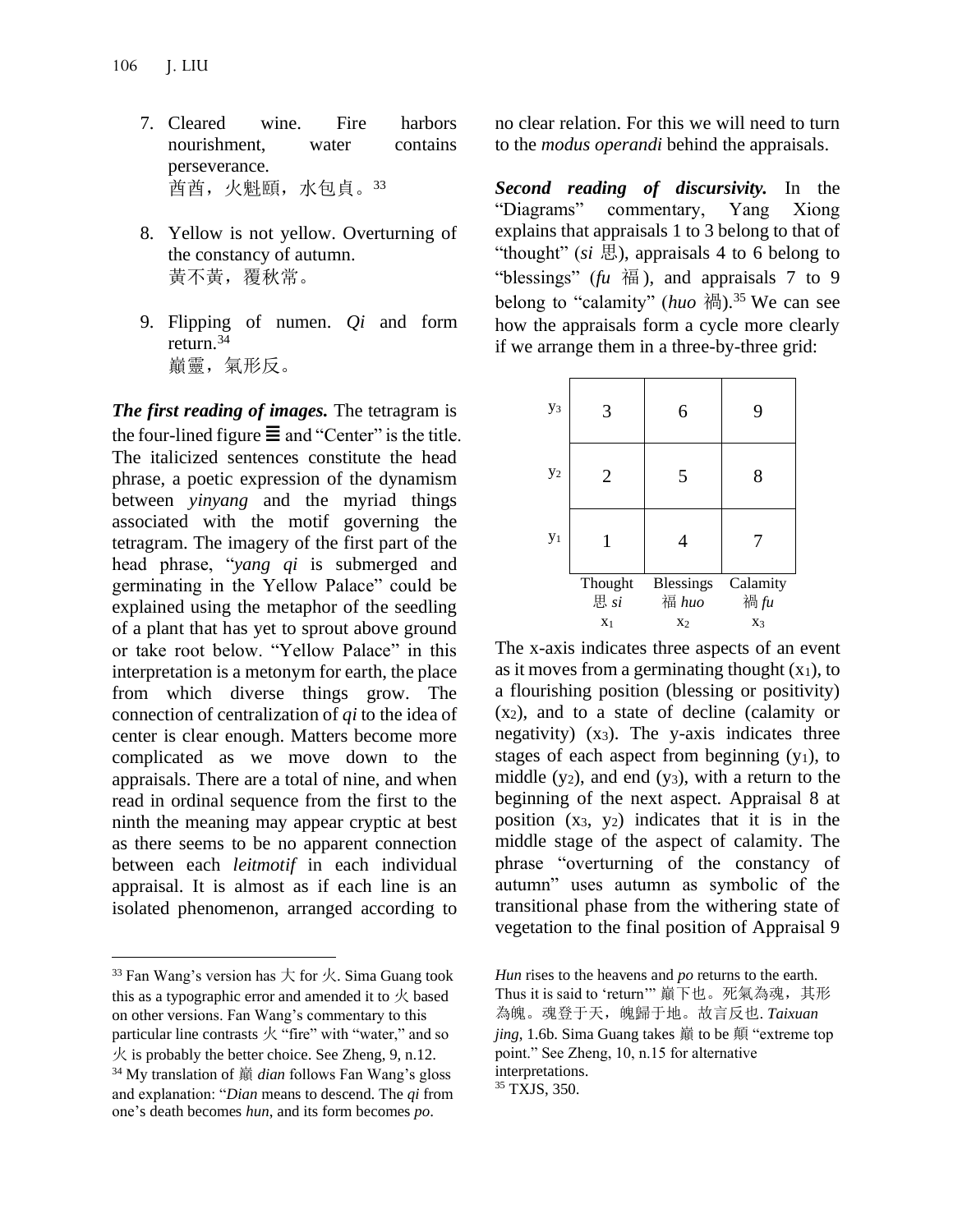where the life force fully contracts and returns to the beginning.

This means that if one brackets the nine appraisals of "Center" into three groups according to the x-axis above the following *leitmotifs* of the idea of center emerge: it is a paradoxical extension of infinite parameters ("chaotic and boundless"), underground with vertical depth ("lowly and void"), and with sedimentary layers ("cleared wine"). Such is what a discursive reading of the "Center" head may look like, and admittedly leaves one in want of further explanation. For this we may turn to an aesthetic flight away from the logical, that is, to read a head as a house, and to further read a house as a Deleuzian concept.

*Third reading of the philosophical.* The aesthetic realm features the appraisals as poetic renditions of what it means to stand in the center, where that which is at the center is the transition between rest and movement. This is what Deleuze might call indiscernibility in the zone of neighboring elements: something undecidable passes from one image in one appraisal to the next, where this area of passage is not a path from one point to another but a "meanwhile." To push the connection further, we might imagine the set of appraisals as an event: "Each component"—or individual appraisal in a house—"of the event is actualized or effectuated in an instant, and the event in the time that passes between these instants. . ."36 What we encounter in this third reading

beholding the first to the ninth appraisals simultaneously is a "dead time." The emerging dragon, waning of the moon, clearing of wine and overturning of autumn are all meanwhiles where "[n]othing happens, but everything becomes, so that the even has the privilege of beginning again when time is past. Nothing happens, and yet everything changes. . ."37 Certainly there is a sense of time to the appraisals; for as we have already seen, something moves along the x-axis, and we cannot dismiss the explicit explanation by Yang Xiong himself that the appraisals are to be read at certain times of the day. But this reading is a function of the appraisals dependent upon time, whereas in the third reading the eventhood of "Center" is inoperative in linear time.

A house, as mentioned earlier, is a head placed into the full circuitry of the eighty-one tetragrams of the *Taixuan*. While "Center" as head functions alone within the configuration of its appraisals, "Center" as house functions as a working member amongst the other eighty and must be read in relation to at least two other houses designated by two relational forces: antonymical and synonymical. Thus, in addition to the internal multiplicity of the concept-house, there is also an external multiplicity in that each house is already correlated to at least two other houses in two kinds of relations: in opposition, as explicated in the "Antithesis" commentary; and a shuffling as explicated in the "Miscellany" commentary. <sup>38</sup> The external multiplicity of

<sup>36</sup> WP, 158.

<sup>37</sup> WP, 158.

<sup>38</sup> The precise nature of the latter relation and how it differs from the "Antithesis" commentary is unclear. What I have translated as "Miscellany" (following Knechtges) is the word *cuo* 錯, which Yang Xiong glosses as "to place side-by-side" 絣也 (TXJS, 337). In Yang's biography in the *Han shu* there is a line that says "place them alongside by means of appearance and kind" 絣之以象類. Jin Zhuo glosses *bing* 絣 as "to mix" 雜也, and Yan Shigu as "to place next to" 並也

<sup>(</sup>HS 87.3576). It seems that in both cases ("Antithesis" and "Miscellany") the tetragrams are in oppositional relation, but the former is in a shuffled opposition whereas the latter is a sequential opposition. That is, numerically speaking, in the "Antithesis" tetragrams 1 to 40 are paired with 41 to 80 with tetragram 81 as leftover (tetragram 1 with 41, 2 with 42, etc.). In the "Miscellany," tetragram 1 is paired with 2, 10 with 30, and so on. In this latter case if we looked only at the names of the tetragrams they seem to be similar in meaning, so the relation is a synonymic comparison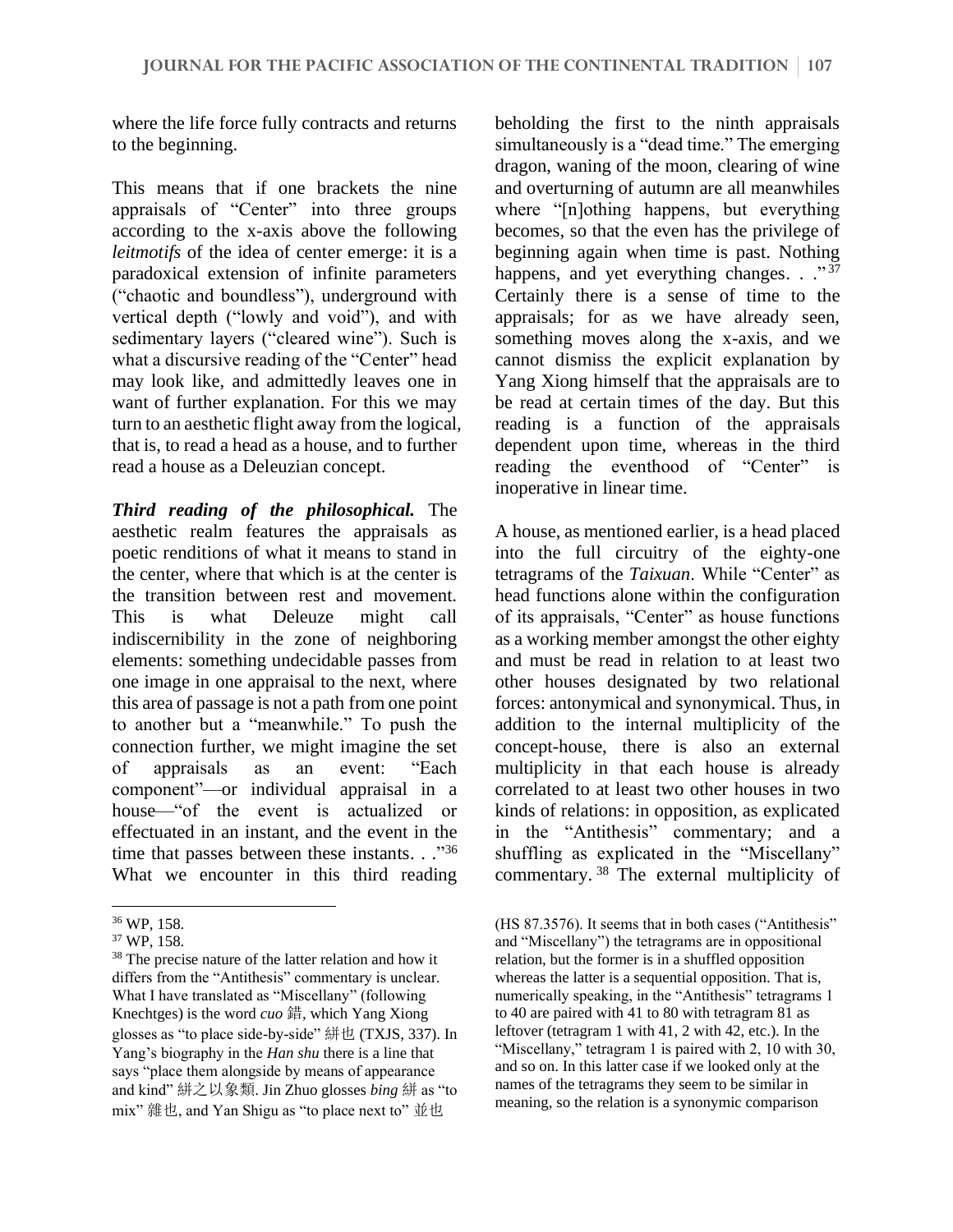"Center" is to take the house as concept in conjunction with tetragrams "Response" (*ying* 應) and "Surrounding" (*zhou* 周). For this example, we need only look at the images of each tetragram described by the poetic line.

### **EXAMPLE 2**

## $\equiv$   $\uparrow$  Center

*Yang qi* is submerged and germinating in the Yellow Palace. Extension is nowhere outside of the center.

陽氣潛萌於黃宮,信無不在乎中。

## 應 **Response**

*Yang qi* is at its extreme from above; Yin extends and germinates from below. Above and below mutually respond.<sup>39</sup> 陽氣極于上,陰信萌乎下,上下相應。

# 周 **Surrounding**

*Yang qi* circulates spirit returning to the beginning. Things continue in their differentiation.<sup>40</sup> 陽氣周神而反乎始,物繼其彙。

Based on a preliminary visual observation of the tetragrams one gleans a general connection of movement and transformation:

| Ξ             |                 | ≣                  |
|---------------|-----------------|--------------------|
| <b>Center</b> | <b>Response</b> | <b>Surrounding</b> |
| Tetr. 1       | <b>Tetr.</b> 40 | Tetr. 2            |
| Seq. 1111     | Seq. 2222       | Seq. 1112          |

Graphically these linear images reveal a passage of complete breakage from Tetragram 1 to its opposite Tetragram 40, and another passage of partial breakage to Tetragram 2. Conceptually, the first change is antonymical where the *yang qi* that was submerged in "Center" is completely flipped in "Response": *yang qi* has moved to the top with yin at the bottom in mutual response. The second change is synonymical as the *yang qi* in "Center" disperses outwards and then circulates back to the beginning in "Surrounding." Standing against these two other houses the identity of "Center" becomes reconfigured. As a house, "Center" is not simply an idea, nor a state of being, but becomes a concept insofar as it is a multiplicity of relations, as these relations are sustained by the subsequent paradoxical consistencies and as this consistency works by virtue of it being the force that holds together a neighborhood, or community, of concepts.

These are the relations, or forces of attraction between neighboring sets of concept-houses. The point is that "Center" as a Deleuzian concept must be situated with other houses. The concept of center moves with the flow of *yang qi* on its way to differentiation. "It is a concept that apprehends the event"––that is, the event of Center-Response-Surrounding–– "its becoming, its inseparable variations" that vibrate between the three concepts.<sup>41</sup>

### **2. …As plane is to** *xuan***.**

In a departure from the tetragrams and the appraisals we arrive at the auto-commentaries where we find something distinct in both representation and content. In format, these commentaries read more like treatises composed in mostly parallel sentence construction, typical of literary Chinese composition. These short expositions function similarly to appendices, additions which "hang upon" the principal components, and were intended as explanatory material. Whereas the appraisals are written in an enigmatic fashion and are mostly tetrasyllabic, the commentaries are straightforward and precise (relatively

whereas the former is antonymic. At this point, this is all that can be said. <sup>39</sup> TXJS, 123.

<sup>40</sup> Ibid., 22.

<sup>41</sup> WP, 158.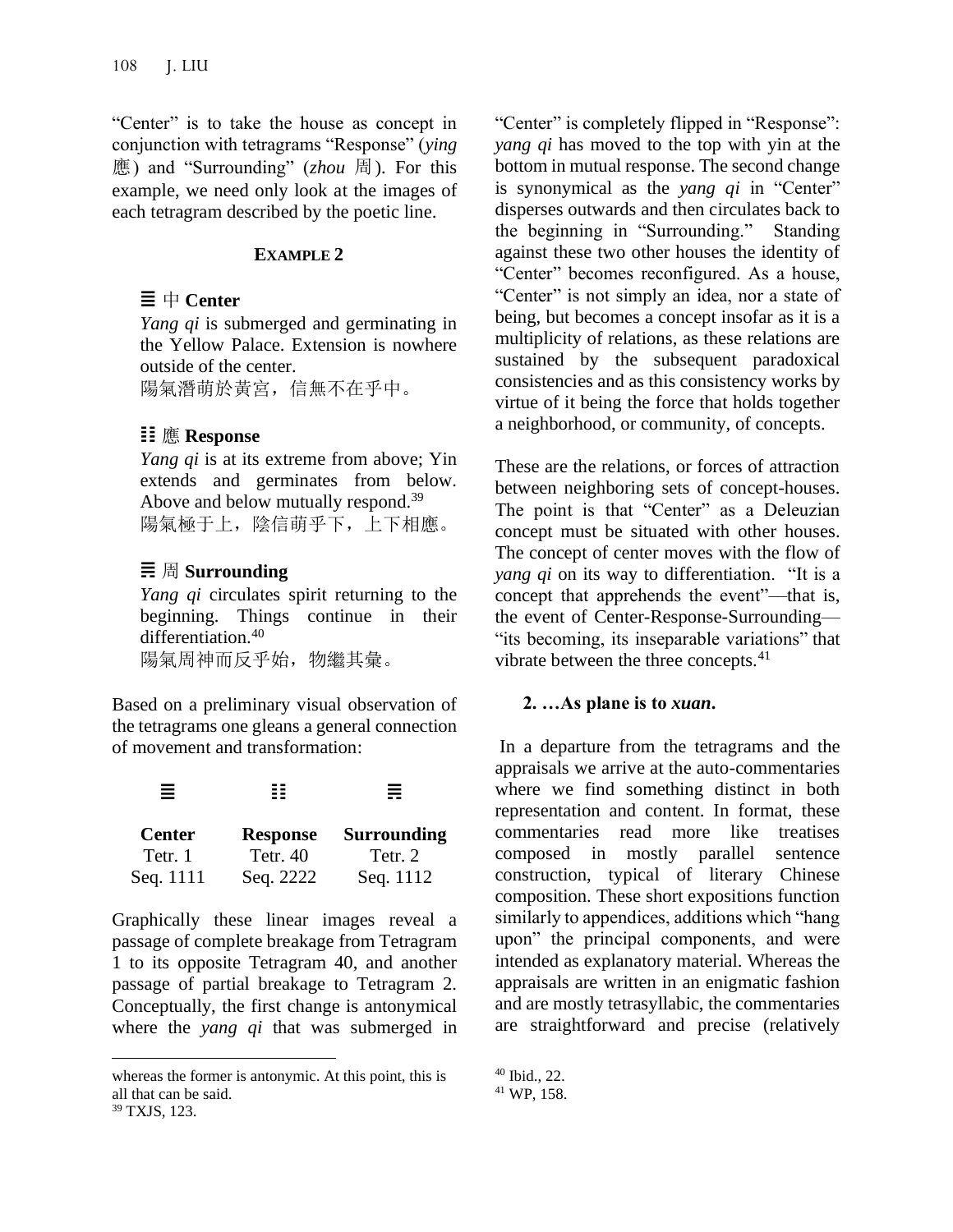speaking). <sup>42</sup> Although to the modern reader there remain many puzzling lexical items one surmises that for a Han dynasty scholar these sections come as a relief in comparison. The point is the commentaries serve to explicitly express the notion of *xuan* in a different manner than the poetic verses from the main text (viz. the eighty-one houses). These constitute three different modes of representation: image in the pure sign of the tetragrams; verse in the prefaces, line phrases, and appraisals; and parallel prose in the autocommentaries. In the fabric of the *Taixuan* the three modes stitch out the patterns of *xuan* and constitute the ground from which the plane of immanence emerges. The plane of immanence is the becoming of *xuan* upon which the concept-houses populate.

In the auto-commentaries the Whole wave unfolds in an abrupt deceleration where suddenly *xuan* becomes discernible through language, if only momentarily.

*Omnitudo of all concepts.* Deleuze writes that "the plane itself is the indivisible milieu in which concepts are distributed without breaking up its continuity or integrity."<sup>43</sup> In a later work with Guattari, it is rearticulated as the "potential totality of all BwO's"––that is, body without organs"—or the omnitudo.<sup>44</sup> Perhaps it is not a coincidence that Deleuze and Guattari use tao as an example: "Tao [is] a field of immanence in which desire lacks nothing and therefore cannot be linked to any external or transcendent criterion." <sup>45</sup> The synonymity of *xuan* with tao allows a reconceptualization of *xuan* as that conglomerate non-entity out of which singularity takes shape. In one of the autocommentaries we read,

- *Xuan* is that which obscurely sets forth the myriad kinds without revealing its form.
- It fashions stuff from the void and emptiness, generated from the round;
- Supporting spiritual brilliance, it establishes the models.
- It penetrates unity from the past and present in order to differentiate categories.
- Upon the unfolding and circulation of *yin* and *yang*, *qi* is released.<sup>46</sup>

玄者幽攡萬類而不見形者也。 資陶虛無而生乎規, 神明而定摹, 通同古今以開類, 攡措陰陽而發氣。

The *xuan*-plane is formless and unsensible, and yet is that creative power that produces the form and the sensible, out of which "models" and "categories" arise. It provides the

<sup>42</sup> That the tetragram verses and its appraisals are composed in mostly tetrasyllabic suggests Yang Xiong's preference for the poetic style of the *Book of Songs* (*Shi jing* 詩經) over the more verbose and adorned *fu*.

<sup>43</sup> WP, 36.

<sup>44</sup> Gilles Deleuze and Felix Guattari, *A Thousand Plateaus: Capitalism and Schizophrenia,* trans. with forward by Brian Massumi (Minneapolis: University of Minnesota Press, 1987), 157-8.

<sup>45</sup> Ibid., 157. Perhaps the authors had in a mind the passage from the *Laozi* that states "that which is constant lacks desires and in this way observes the miracles [of tao]" 故常無欲以觀其妙. WBJS, 1. Although not much more is said about this, it opens the

door to further comparison between Deleuze and the school of Tao.

<sup>46</sup> TXJS, 255. The meaning of the word *li* 攡 deserves mention because of the complexity in meaning and usage. It is the title of the auto-commentary from which this particular quote is extracted. Yang Xiong himself glosses *li* as *zhang* 張 in the sense of "extension" or "expansion" (TXJS, 337). As a commentary, the "Li" is analogous to the "Xici" 繫辭 (Great Treatise) commentary of the *Yi jing*, and so functions similarly as explanatory. I have here translated it in the first line as "set forth" and in the last line as "unfolding" to tease out the explicatory aspect of the word.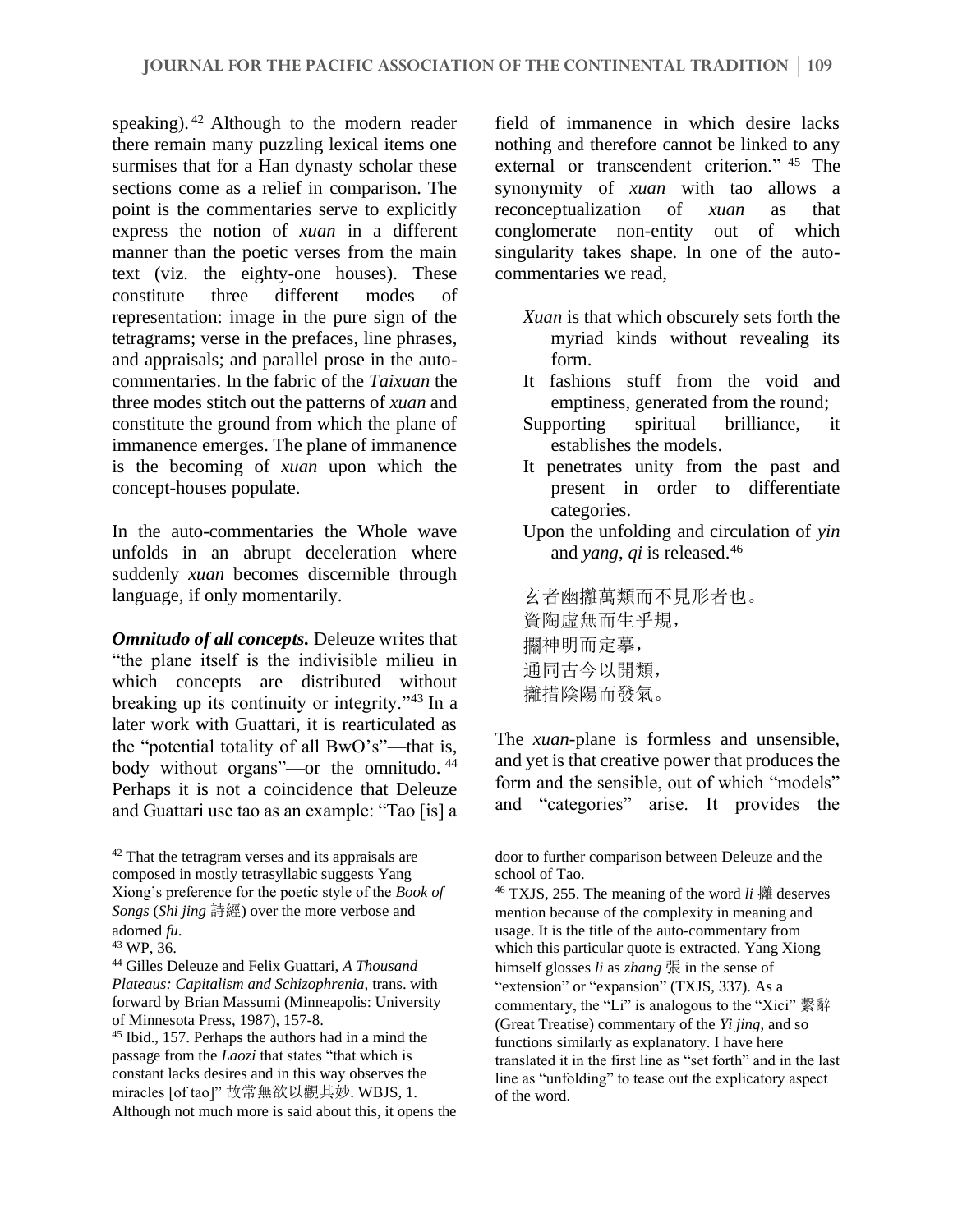groundless ground for differentiation, itself paradoxical to the discerning mind.

*Image of thought. Xuan* is that which cannot be thought but must be thought, or we could say that it is the non-thought within thought. There is movement between the sensible and the intelligible now made intelligible, but then immediately reversing to nonsense. It is pure intuition: like a bolt of lightning in the black sky, or Mahakashyapa's smile when Sakyamuni held up a lotus flower.<sup>47</sup>

It hides its position and obscures its boundaries,

Deepens its landmass and blurs its roots,

Veils its efforts and conceals that which makes it so.<sup>48</sup>

夫玄晦其位而冥其畛, 深其阜而眇其根, 欀其功而幽其所以然者也。

There is something that becomes indiscernible in this movement where no particular location or boundary exists, and yet fully penetrates and grounds the immanence of "that which makes it so." As soon as it is caught sight of it immediately disappears into hiding, fleeing at infinite speed, leaving behind traces that offer clues into the nature of *xuan*. While the indiscernible is itself invisible and is that which resides at the margins of articulationlike the obscured boundaries, or the blurred roots––traces can be found in the patterns of language.

Patterns are made visible through the natural, and phrases are made apparent through disposition. Through observing the arranged phrases [of the human realm] the heart's desires become evident. 49

是故文以見乎質,辭以睹乎情,觀其施 辭,則其心之所欲者見矣。

A certain tension is evident as Yang attempts to salvage language by exposing its limits and then to use these limits as the means to bring forth that which cannot be expressed in a return to the sensible. The way to think the unthinkable and speak the unspeakable is built in the structure of parallel construction in a literary play of compare and contrast. To use Deleuze's words, "[t]hought demands 'only' movement that can be carried to infinity. What thought claims by right, what it selects, is infinite movement or the movement of the infinite. It is this that constitutes the image of thought."<sup>50</sup>

*Infinite movement, infinite speed.* In the opening line to the "Preface to the Heads" we read, "*xuan* moves in an integral sphere without limit, precisely in the image of heaven."<sup>51</sup> Insofar as the image of heaven cannot be comprehended in its entirety, and

<sup>&</sup>lt;sup>47</sup> This a reference to a famous story handed down in Buddhist teachings, and has become an important koan in the Zen tradition illustrating an example of "transmission of the untransmittable." There are slight variations to the account, but the basic story goes something like this: one day Sakyamuni was scheduled to give a sermon. A group of enthusiastic folks gathered and waited for him to say something, but at the end he said nothing, and only held a lotus flower in his hand. To which Mahakashyapa, one of Sakyamuni's disciples, smiled in response. For a Zen interpretation see Zenkei Shibayama, *The Gateless Barrier: Zen Comments on the Mumonkan*, trans. Sumiko Kudo (Boston: Shambhala, 2000), 58-66.

<sup>48</sup> TXJS, 256.

<sup>&</sup>lt;sup>49</sup> Ibid., 275. NB: There is a double sense of *wen*  $\overrightarrow{\chi}$  at play as "pattern" (as parallel with *zhi* 質 "essence," the basic and naturally un-patterned stuff) and "word" (as parallel with *ci* 辭 "phrase").

<sup>50</sup> WP, 37.

<sup>51</sup> TXJS, 1. The word that I have translated as "integral" (*hun* 渾) belongs to a set of phonetically similar words that form a family with the meaning of something muddled and indistinguishable, most notably in the binome *hundun* 混沌 "inchoate chaos."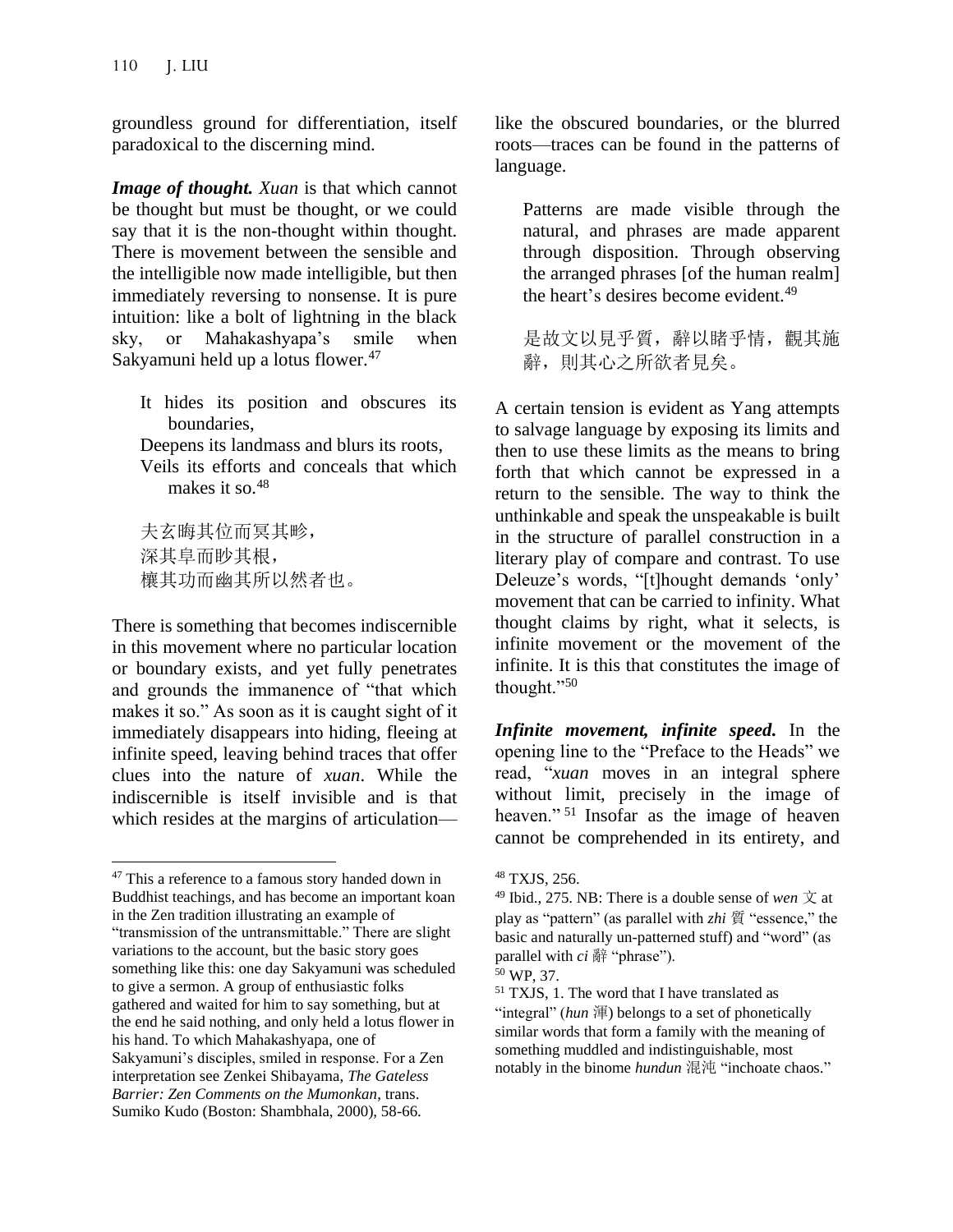insofar as this image must necessarily reflect the profound and generative nature of *xuan*, we could say that it is infinite in its becoming. That is, it is in constant motion "without limit," and at infinite speed that makes any systematic attempt to grasp its complete nature inadequate. We can analogize *xuan* to a black hole. Black holes cannot be perceived directly due to its minute size and lack of light. However, one could detect its presence from the gravitational fields that it produces on matter around it. In other words, like black holes, *xuan* is not something that can be discerned through sensible attributes of itself. Rather, it must be gleaned from its effect on other things. As far as Yang Xiong was concerned, even if the ultimate principle cannot itself be observed, the fact that natural phenomena are always in transformative motion is enough to show that movement itself is the cause and effect.

Tao has that which flows and that which follows, that which changes and that which transforms. Because it flows [things] follow it, things are made divine with the tao. Through transformation things are changed, with time things are appropriated. Because something flows it is able to change; the heavenly way is then obtained. Because something transforms it is able to flow; the heavenly way is then compliant. If material things do not flow then they do not rise; if they do not change then they cannot become. If one only knows the cause (*yin*) without knowing the transformation, then [our understanding of] things is deprived of principle; if one only knows of transformation without knowing

the cause, then [our understanding of] things is deprived of balance.<sup>52</sup>

夫道有因有循,有革有化。因而循之, 與道神之。革而化之,與時宜之。故因 而能革,天道乃得;革而能因,天道乃 馴。夫物不因不生,不革不成。故知因 而不知革,物失其則;知革而不知因, 物失其均。

The terminology has changed from *xuan* to tao, but the matter in question is the same. Time is transformation—the being of time is its becoming. Knowledge of the "cause" (*yin* 因) is knowing the direction of the natural "flow"  $(vin \mathbb{E})$  of things, a slightly different meaning to the cause and effect principle in Cartesian logic. To *yin* on something means that A "relies on" or "depends on" B.<sup>53</sup> Whatever one chooses "to go by" will determine the path and subsequent result, or effect. For Yang Xiong, *yin* takes a double sense of particular directionality ("flow from A to B") and natural causation ("A causes B"), where the emphasis is less on the subjects/objects A and B, but more on the fact that something is moving in transformation. So *yin* (to flow) is paired with *xun* 循 "to follow" in a synonymic relation just as *ge* 革 "to change" is paired with *hua* 化 "to transform." Movement and change are therefore the principle ( $ze \overline{\Pi}$ ) and balance (*jun*) 均) of all things.

Example 1 above gives a run-down of the "Center" head as a single unit operating in accordance to an internal consistency of the appraisals. Example 2 illustrates a crossreading of the image of the head that now becomes an interaction amongst neighboring

<sup>52</sup> Ibid., 276.

<sup>53</sup> In the notoriously difficult "Qi wu lun" 齊物論 section of the *Zhuangzi*, this word takes on a special meaning "to go by" (*yin* as verb) a particular "criterion" (*yin* nominalized) in a critique of Mohist logic. See Graham, *Disputers*, 148, 179. For the

passage see *Zhuangzi jishi* 莊子集釋 (Taipei: Shijie shuju, 2014), 32; for the English correspondence, see A.C. Graham, *Chuang-tzu, The Seven Inner Chapters and other writings from the book* Chuang-tzu (London: George Allen & Unwin, 1981), 53-4.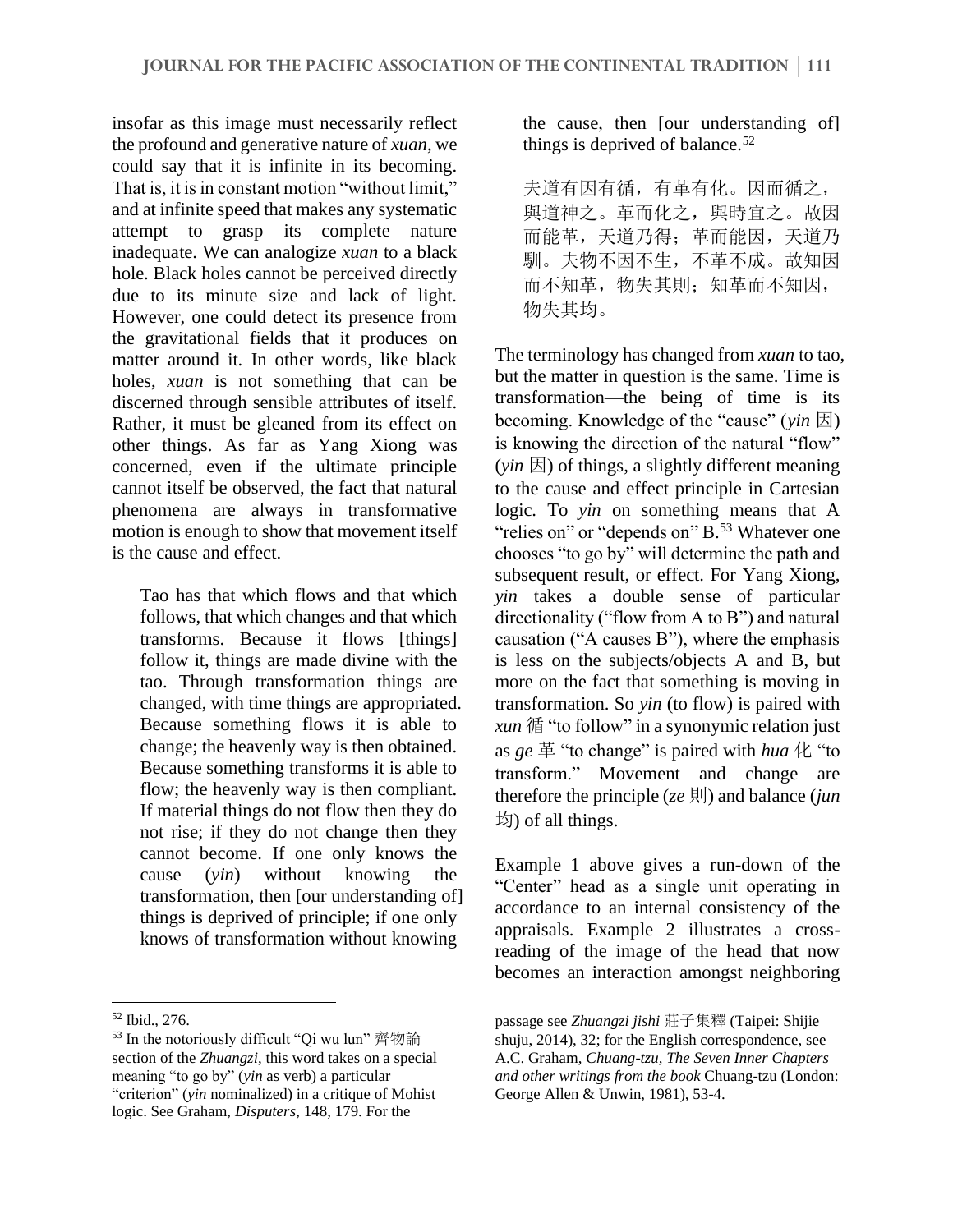houses––it becomes a *voisinage*. It is in this way that a head as a house is conceived as a Deleuzian concept.

The internal consistency (or endoconsistency) within a concept-house of appraisals is not constructed and does not operate according to deductive reasoning. The connection from the first appraisal to the ninth can only be made through a contraction of moments that occur within the realm of each particular concepthouse. The external consistency (or exoconsistency) of the concept-houses exists between the interactive positions of a neighborhood of concept-houses. Immanence is only perceived when the plane is forced to slow down via the language of thought, but this does not guarantee complete understanding for thought would have to take in the entire breadth of the boundless Whole. Can thought push itself closer to the limit of the infinite by a continuous chase? Perhaps we may never know.

#### **IV. Conclusion**

There remains a major distinction between Deleuze and Yang Xiong. The articulation of philosophy as the interplay between concept and plane for Deleuze is one that is impersonal. For the *Taixuan* system, however, the human realm plays an important part in the overlapping domains of heaven, human, and earth. This means that for Yang Xiong there is a necessarily ethical feature to the *Taixuan*, without which would have detrimental effects for the world as he saw it. We see this very clearly in his "Wen" commentary where he provides an explanation of "Center" by grounding it in the actions of the *junzi* and the

petty man. <sup>54</sup> By ethical is not meant the Kantian sense of imperative categories, but a practical application of the virtues of the human person as one circle of the infinite sphere, without which the three realms would be incomplete. As one circle, there is no space for logocentrism here, for it does not and cannot exist independently from the others. On the flip side, the cosmic realm would not be complete without the human aspect. This is why much of the imagery in the *Taixuan* draws from both the social and elemental, and why the appraisals operate on the three turnings of thought, blessing, and calamity.<sup>55</sup> Classical Chinese thought is as naturalistic as it is practical, for its primary concern is centered on how the human should move in sync with the flow of the cosmos, that is, tao.<sup>56</sup> Nature itself has no need for humankind, but so long as we exist as beings in nature we are a part however miniscule—of the infinite becoming of a *natura naturans.*



Apart from the limits that authorial intent may impose for a comparative study, we can nevertheless lapse into a Deleuzian-inspired reading of the *Taixuan jing.* Instead of approaching the text discursively from beginning to end we are prompted to return to the text with a second, third, and … glance. These sets of readings constitute the becoming of infinite thought as we are forced recircuit

<sup>54</sup> For example, Yang Xiong explains Appraisal 2 "Spirit battles with *xuan*" as "the entanglement of a petty man's heart"小人之心雜 (TXJS, 324).

<sup>55</sup> See for example the use of military formations in the thirty-second head "Multitude" (*zhong* 眾), and the architectural analogy in the fifty-second head

<sup>&</sup>quot;Measure" (*du* 度). For the Chinese text, please see TXJS, 96-9, 152-3; for an English translation, please see Nylan, 230-4, 318-22.

<sup>56</sup> I hesitate to call it an ethics, although there are certainly ethical aspects that have to do with correct behavior, as we see in the writings of the Ru traditions.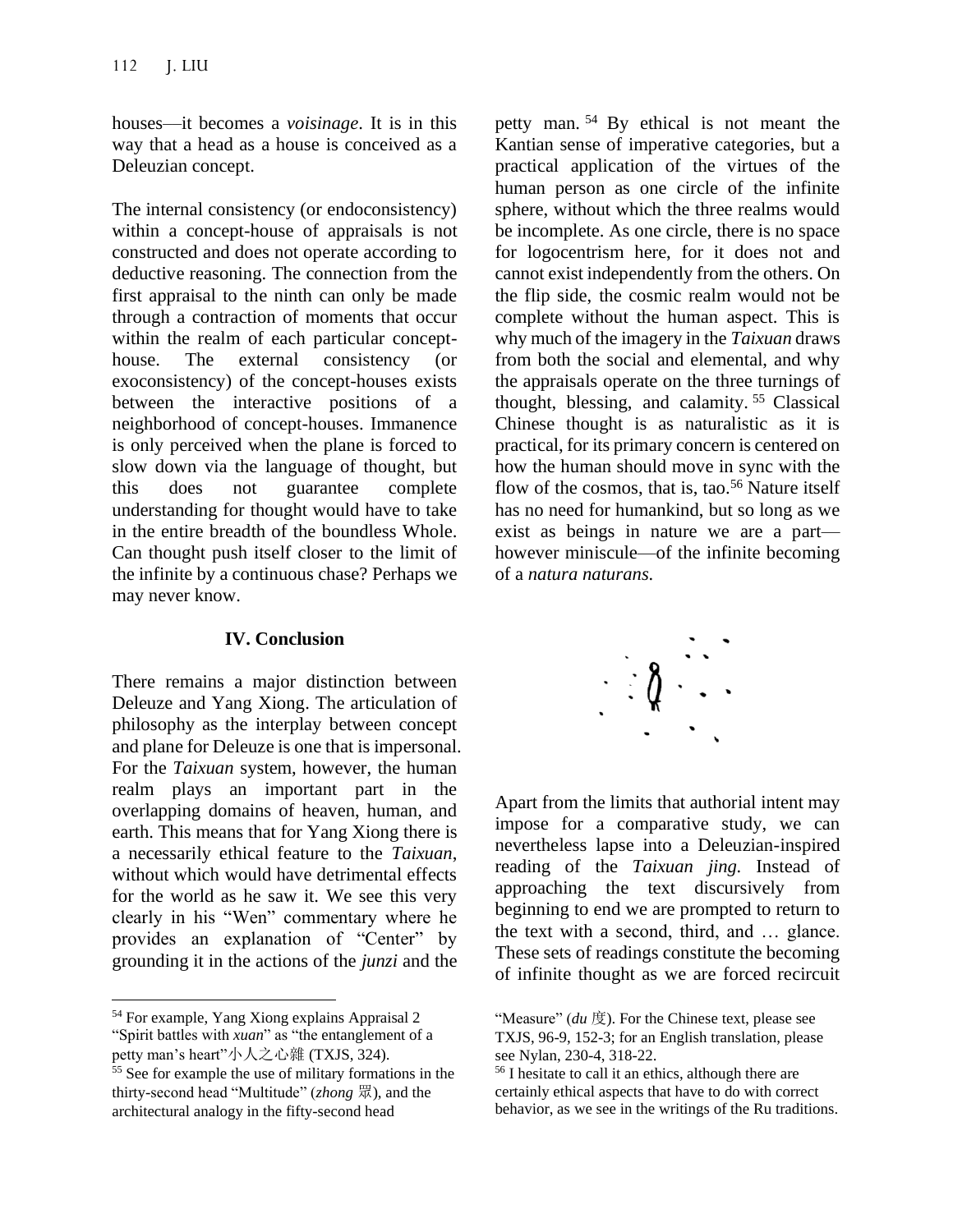different kinds of connection between the tetragrams and the appraisals as they move through the representative modes of image, verse, and explanatory prose. Perhaps in some way the third and final viewing of the *Taixuan* is not so different from the divinatory approach—each return to the text brings forth variations of meanings that are tailored specifically to a unique disposition of mind and world. Each return is a recalibration of thought as the mind encounters a chaos, and through a mystical twist, the concepts that were contracted in the tetragrams undergo a reconfiguration and unfold into a slice of the infinite—for a moment, all is aligned with the Way.

> *Mensch werden ist eine Kunst. Becoming human is an art.*

> > *Novalis*

Should we continue to pursue the ontology of reading the *Taixuan jing*, we could look to the idea of the rhizomatic book in *A Thousand Plateaus* and say that there are two ways of reading the text philosophically: figuratively and materially. By figuratively, I mean that there are three temporal series: the linear, cyclical, and sporadic. A linear reading is simply reading the text beginning with the first tetragram and ending with the last; a cyclical reading entails a return to the first after finishing with the last; and by sporadic is meant interacting with the tetragrams the way that the concept-houses are linked to one another.<sup>57</sup> Materially there are three "books": that of heaven, earth, and humankind. "The ideal for a book would be to lay everything out on a plane of exteriority of this kind, on a single page, the same sheet"––as Deleuze and

Guattari had written––"lived events, historical determinations, concepts, individuals, groups, social formations."<sup>58</sup> We would gather all the heads of heaven (those whose tetragrams begin with a solid line in the first position), of earth (those with a line broken once), and of humankind (those with a line broken twice) and lay out all three scrolls alongside one another on a table from which infinite combinations and lines of multiplicity are drawn.

A philosophical reading of the *Taixuan jing* through the lens of Deleuze's thought involves a comparison between two traditions so different that it is right to ask whether such a method forcibly transports something from one to the other where it does not exist. I have struggled with this question many times. At the heart of this critique, I believe, lies the very question that serves as the title of Deleuze and Guattari's book: what is philosophy? But this question is no longer relevant. It is not even the right question to ask. For "the supreme act of philosophy [is] not so much to think *THE* plane of immanence as to show that it is there, unthought in every plane, and to think it in this way as the outside and inside of thought."<sup>59</sup> Following Deleuze and Guattari then: how do we present a text like the *Taixuan jing* as philosophy?

It would not be through a demonstration of a metaphysics that was hardly there, nor of logical connections that were never there. In other words, not by categories provided in the authoritative image of philosophy, categories that sort out what belongs and what is excluded. Instead, it would be to show that the *Taixuan jing* is an act of creation through its rewriting of an authoritative text that on the one hand creates new concepts but on the other still remains faithful to the old. It creates insofar as

<sup>57</sup> At an advanced stage, it would also require interaction with the hexagrams of the *Yi jing,* but this would require another study.

<sup>58</sup> ATP, 9.

<sup>59</sup> WP, 59-60.